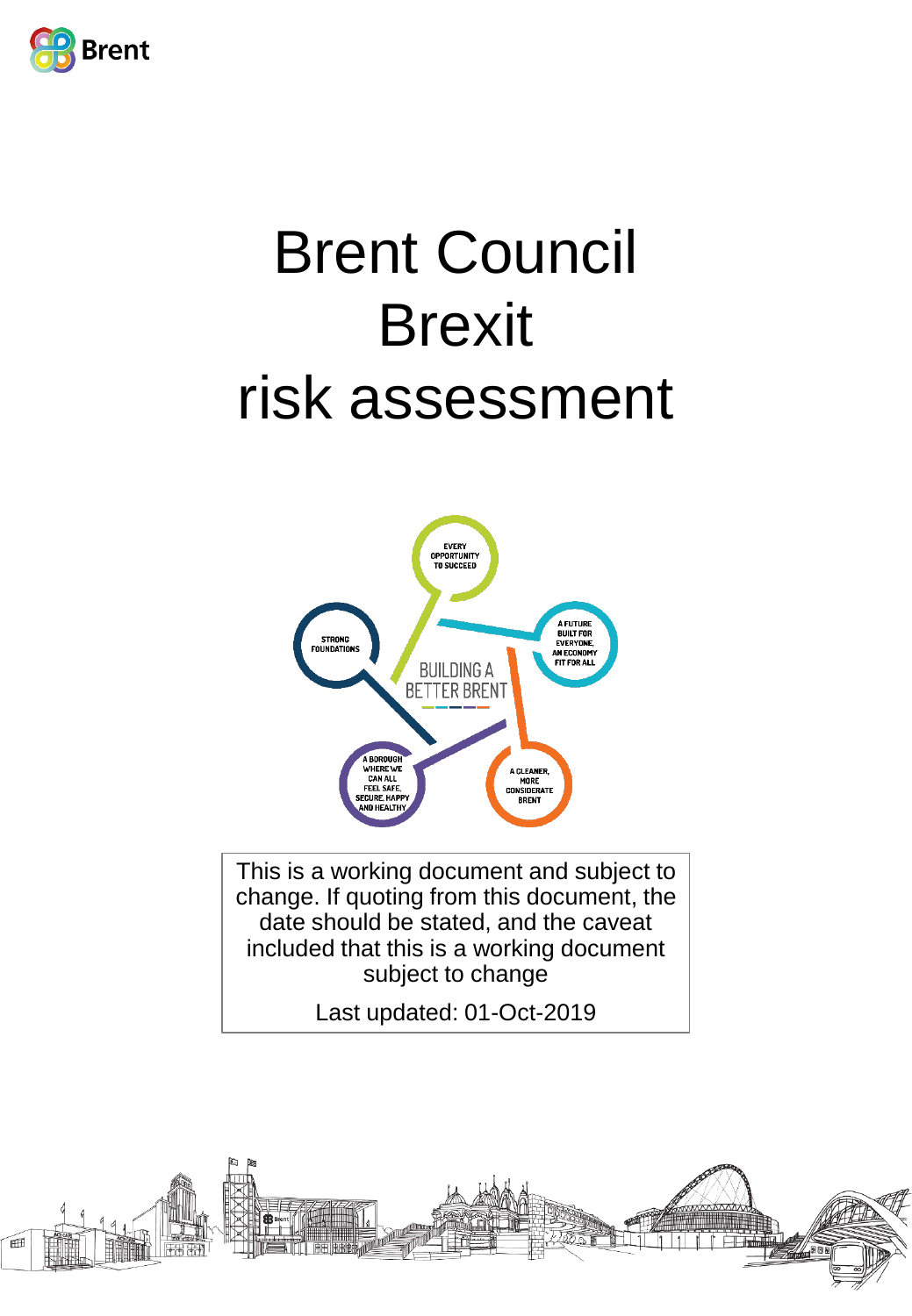

## **Contents**

**[Background](#page-2-0)** 

In detail:

- 1. [Workforce](#page-3-0)
- 2. [Statutory services: Social care](#page-6-0)
- 3. [Statutory services: Children and young people](#page-9-0)
- 4. [Regulatory services](#page-12-0)
- 5. [Supply Chain](#page-14-0)
- 6. [Local partnership working](#page-16-0)
- 7. [Community engagement](#page-20-0)
- 8. [Regional and local growth](#page-23-0)
- 9. [Data and information handling](#page-26-0)
- 10. [EU settlement scheme](#page-28-0)

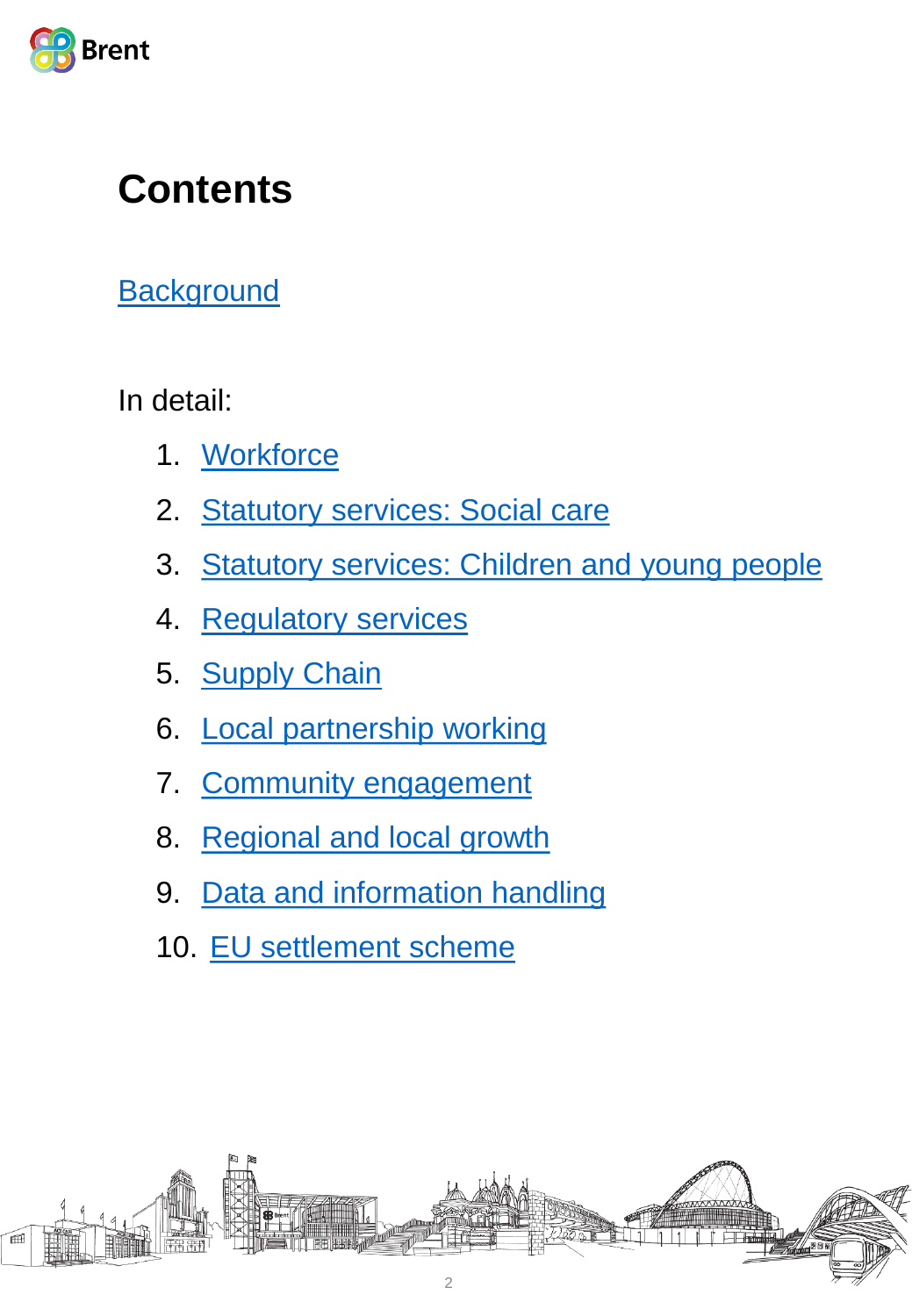



On 23 June 2016, the UK voted in a referendum to leave the European Union (EU). Brent did not vote the same way as the country, with 60% of the electorate voting to remain.

On 27 March 2017, the Prime Minister triggered article 50, beginning the formal two-year process for leaving the EU.

The UK intended to leave the EU on 29 March 2019. On Thursday 21 March the EU agreed the UK could extend their membership of the EU to give the UK time to agree an exit process. In July 2019 Mr Johnson became Prime Minister of the UK and pledged that the UK will leave the EU on 31 October 2019 with or without a deal.

If we leave with a deal, there will be an implementation period. This will not be the case with a no deal.

Brent has the largest EU population in London, with 67,000 EU nationals living here. Our EU residents contribute to our society in many different ways, working for the council, our health services, and in other industries such as construction, and hospitality.

Leaving the EU will have a big impact on us, on our businesses, and on our communities, and there are many risks involved.

The Government has recognised that leaving the EU will impact local authorities, and has assigned a sum of money, which it has distributed, to the local authorities in the UK. We have set aside our allocation and will use the Brexit Co-ordination group to recognise how leaving the EU impacts on Brent and determine how the money should be used.

In August 2019 the Government asked each council to designate a Brexit lead to work with central government and oversee teams in every community who will work with stakeholders in their area to plan intensively for Brexit. In Brent, the Brexit lead is the Assistant Chief Executive, Peter Gadsdon. The Government also announced £20 million more funding for councils to prepare for a no deal Brexit, but has not yet provided details of how this funding will be allocated.

In the coming months disruption in parliament is expected. The Leader of the Opposition, Mr Corbyn, may call for a vote of no confidence in the Government. If the Government loses this vote, there will be a two week period in which the current members of parliament can form a Unity Government led by anyone who can command the respect of the house. Mr Corbyn has written to all parties proposing this with himself as caretaker Prime Minister. If the house cannot form a government, Mr Johnson will have to call a general election. Mr Johnson may call a general election before the no confidence vote is raised.

<span id="page-2-0"></span>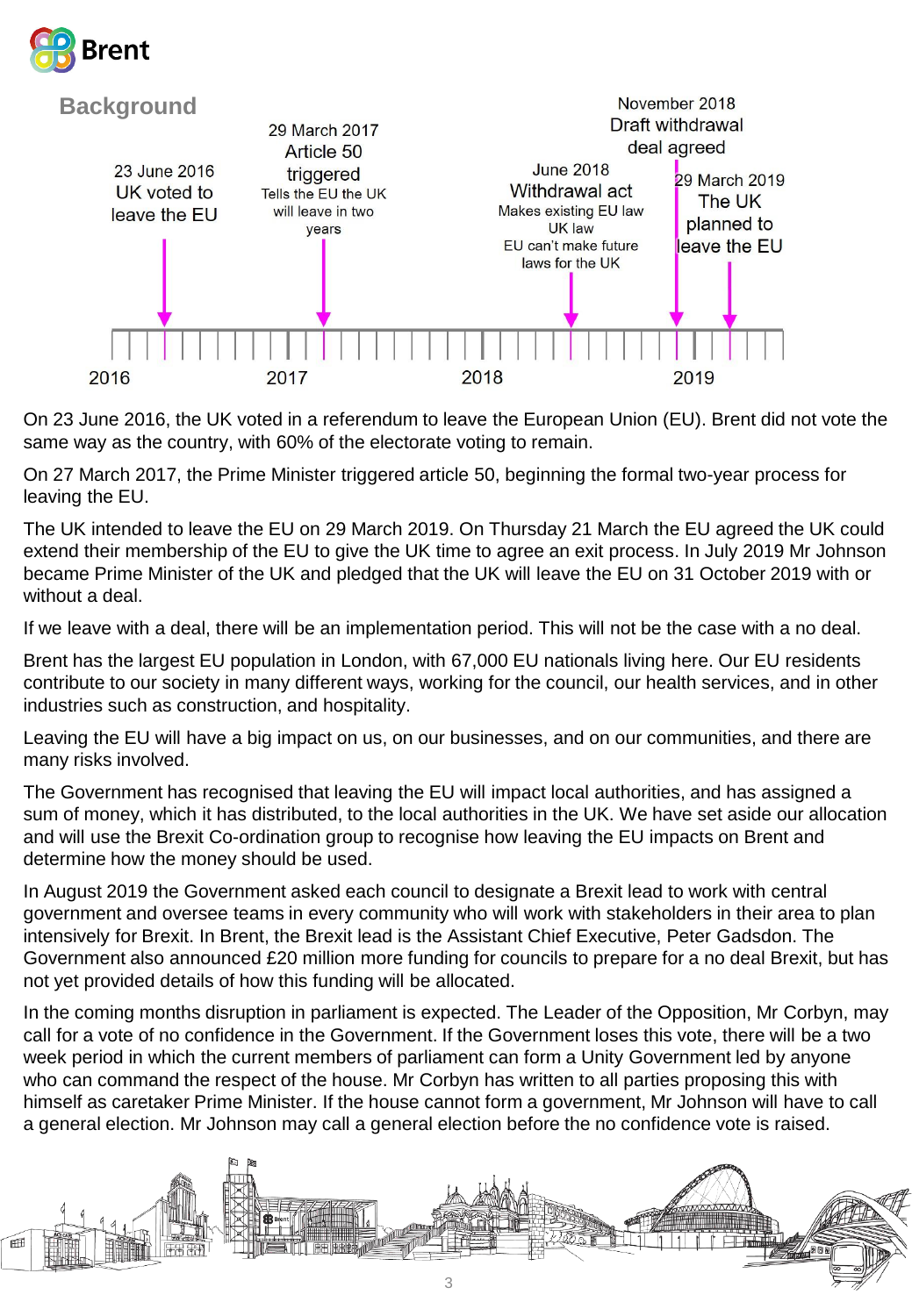

## **1. Workforce**



## **Key opportunities:**

- 1. EU settlement scheme for current EU residents to continue to live and work in Brent
- 2. Opportunity to upskill current workforce through adult apprenticeships
- 3. Targeted young people apprenticeships opportunities for young people

| 1. | Promotion of the EU settlement scheme to all staff, and to the public including what it<br>is, how to apply, and what is required |
|----|-----------------------------------------------------------------------------------------------------------------------------------|
| 2. | Work with specialist organisations to promote the EU settlement scheme to the harder<br>to reach population                       |
| 3. | Develop a more complete profile of Brent Council's European staff                                                                 |
| 4. | Extend the range of apprenticeships in departments and services where there are<br>known recruitment and retention difficulties   |
| 5. | Work with the local businesses board to identify skills shortages and apprenticeship<br>opportunities                             |
| 6. | Work with Brent Works to develop an employment strategy for jobs at risk of not being<br>filled when current employees move on    |
| 7. | Meet with our largest employing service contractors to discuss workforce and other<br><b>Brexit risks</b>                         |

<span id="page-3-0"></span>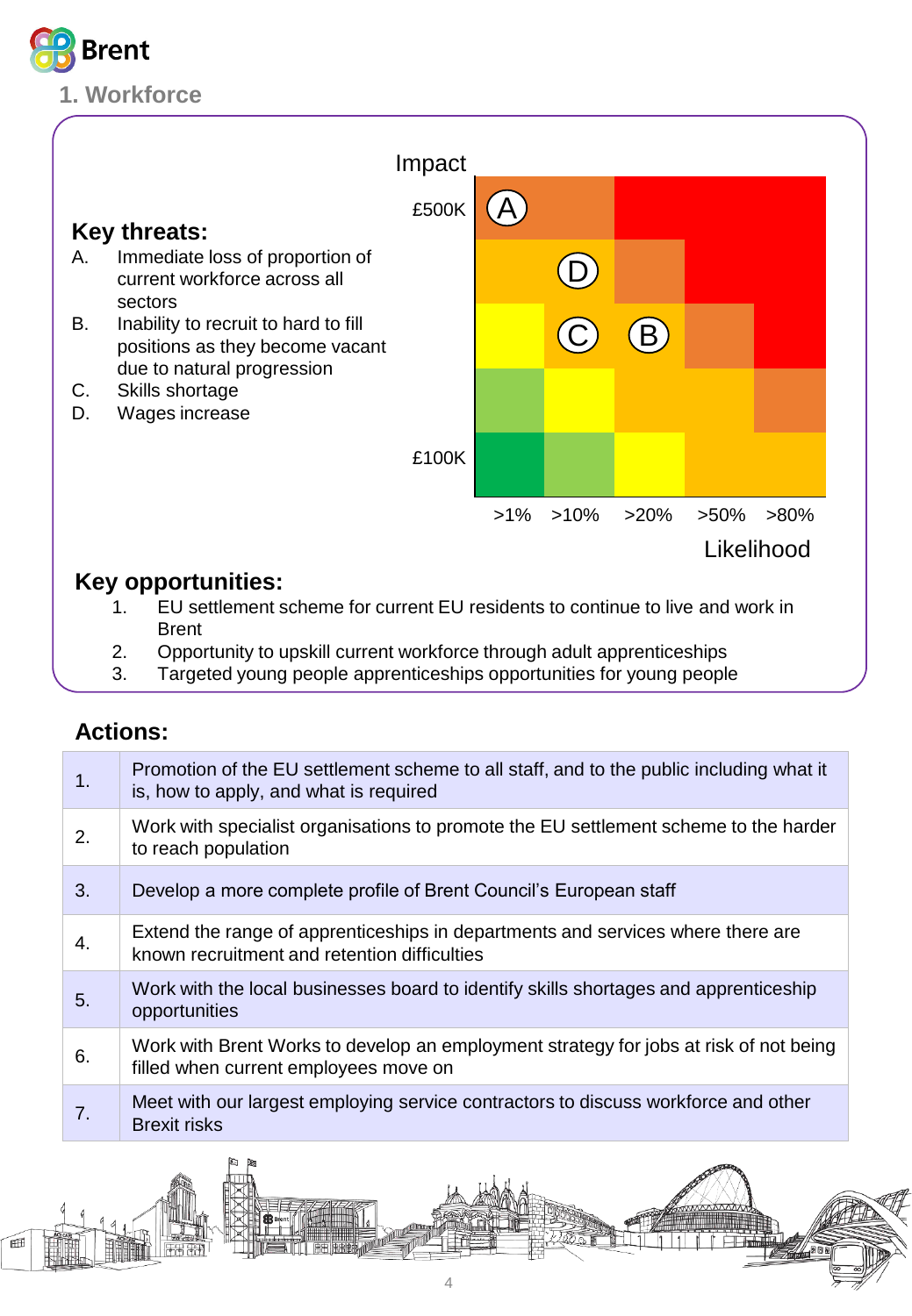

In Brent, 67,000 residents are EU nationals. These EU nationals make up a large proportion of our workforce, both in the council, in provider services, and in other partner agencies. As the UK leaves the EU, there is a risk that some of our EU residents will leave Brent, and another risk that in the future, EU nationals will not want to, or be able to, come to the UK.

Around 10% of Brent Council employees are originally from the EU. The proportion varies by department and service area with some service areas having one or two EU staff, increasing to around 20% in others. Customer Services and CYP have the highest proportion of employees from the EU. It is worth noting that although employees may be from the EU, many have become British Citizens, or have indefinite leave to remain.

Brent also has a number of contracts with large companies, including with Veolia, who provide the waste and recycling service for Brent. Over half (52%) of the Veolia workforce, and around 70% of its agency staff are from EU countries, and despite paying the London Living Wage, they anticipate it being difficult to attract workers should this source of labour lessen. In August 2019 Veolia reported they were starting to notice a lack of availability of casual labour from Europe. Although details around migration policies is unknown, unskilled migrant workers may be allowed into the country without a job on a year long visa. Currently, the contract comes to an end in March 2023, and the new contract will be commissioned at the height of post-Brexit uncertainty. A construction company who is a large employer in Brent has noted that to date (August 2019), they have not seen a substantive drop in their eastern European workforce. But they have found it noticeably harder to recruit this year and suspect Brexit as having an impact on the availability of new people.

#### **In detail**

#### **Loss of workforce**

It is unlikely that all European staff and residents in Brent will leave immediately. Some residents however may choose to return to Europe. Residents who do make this decision may have already left, and indeed there is evidence that this has happened. Our schools measure the number of pupils that qualify for the English as an Additional Language (EAL) measure in reception and year one, and last year, this had fallen by nearly 10%, suggesting that some residents may have already chosen to leave. This small migration has not impacted our services, but a larger or continued one might.

If there is a sudden loss of workforce, this risk is planned for in the short term within Brent's business continuity plans. These are intended to bridge an operational gap in staff resource due to (for example) an influenza pandemic and would not be designed to deal for any length of time with a systemic stress like a chronic skill shortage, e.g. nurses or social workers.

We will meet with our suppliers who employ large workforces to ensure continued joint working and continuity measures. We will share EU settlement advice with the business community, and are preparing a 'temperature check' questionnaire for local businesses via the business groups, on how they are preparing for Brexit and key areas of concern, such as import/export and workforce.

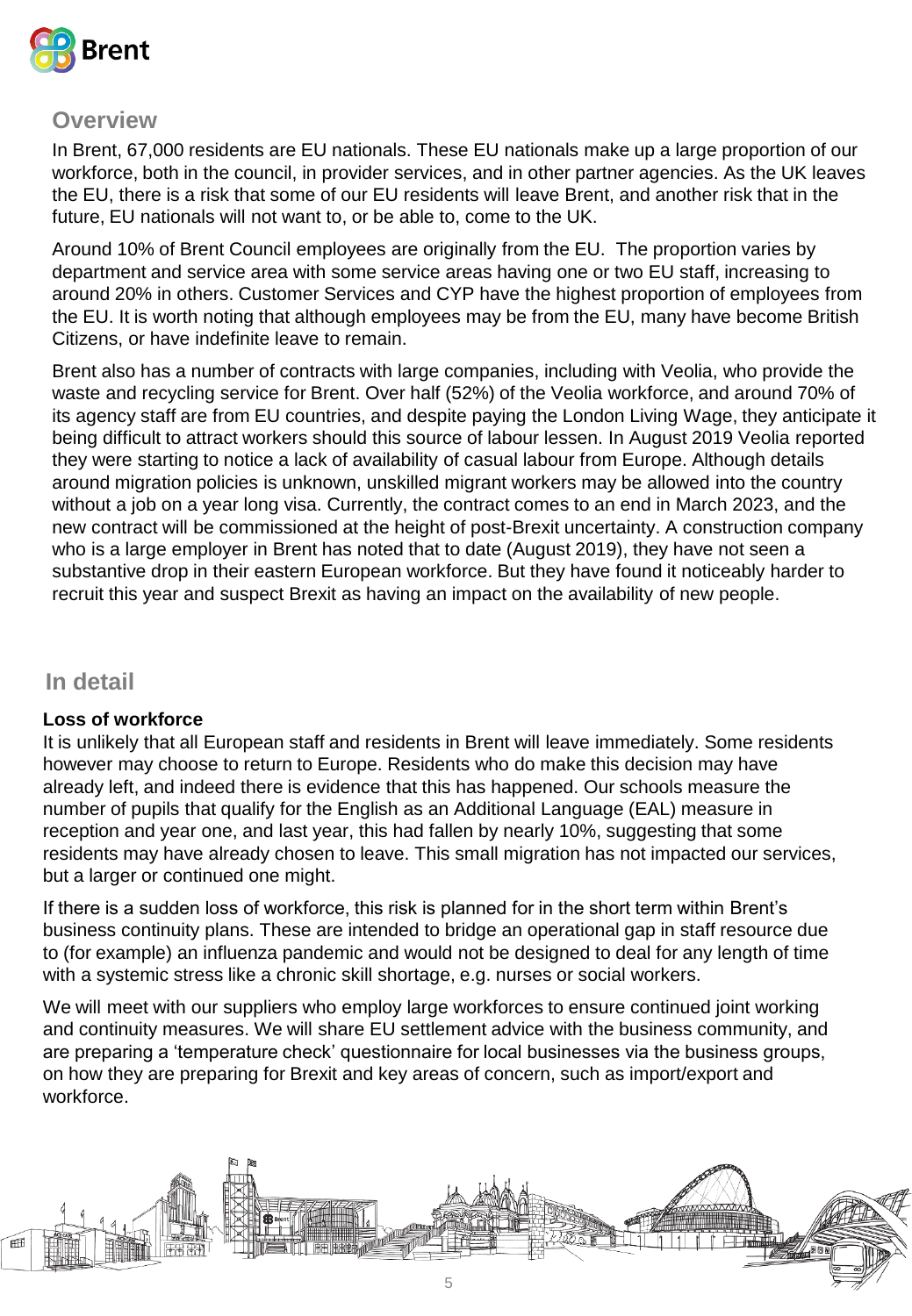

#### **EU workforce**

Brent Human Resources has plans in place to identify the EU citizens it employs, and raise the awareness of the settlement scheme throughout the council. HR have put in place a temporary system to capture nationality (passport) details of new starters in a spreadsheet. This process has been running since late December 2018. It is not ideal, and implementing a process where this information is captured on Oracle would be a better long term fix.

Our registration service provide a chip and check service to Europeans who wish to register on the scheme but do not have access to an android smart device. Employees can take advantage of this verification service.

There has been a lunch and learn event for staff to find out more about the EU settlement scheme, and another will take place in early September.

#### **Recruitment and retention**

Although it seems there will be no immediate pressure on services through staff shortages, this may present challenges in the future, particularly for roles that are hard to fill, such as those in social work. As it becomes harder for EU citizens to work in the UK, and people naturally progress to other jobs, it could become even harder to fill these positions

As part of the council's learning and development proposition, a plan is currently being developed for learning and development activity for the Strategic Priority category. This will include extending the range of apprenticeships in departments and services where there are known recruitment and retention difficulties – or where these are anticipated – to mitigate against the risk of staff shortages whilst at the same time offering career development opportunities for staff.

The new immigration bill is currently being discussed in Parliament; it is likely to treat EU and non-EU migrants in the same way, and may have requirements for a job offer with a minimum wage but this has not yet been agreed. Although free movement as we know it today will stop, people will still be able to come and live and work in the UK, but their rights may be different.

We will work with Brent Works, our job and apprenticeship brokerage service, to promote appropriate apprenticeships and fill vacancies by recruiting from the local labour supply. The apprenticeships required will be identified by ongoing analysis of local, sub-regional and/or London sector trends as well as through qualitative feedback from the business community.

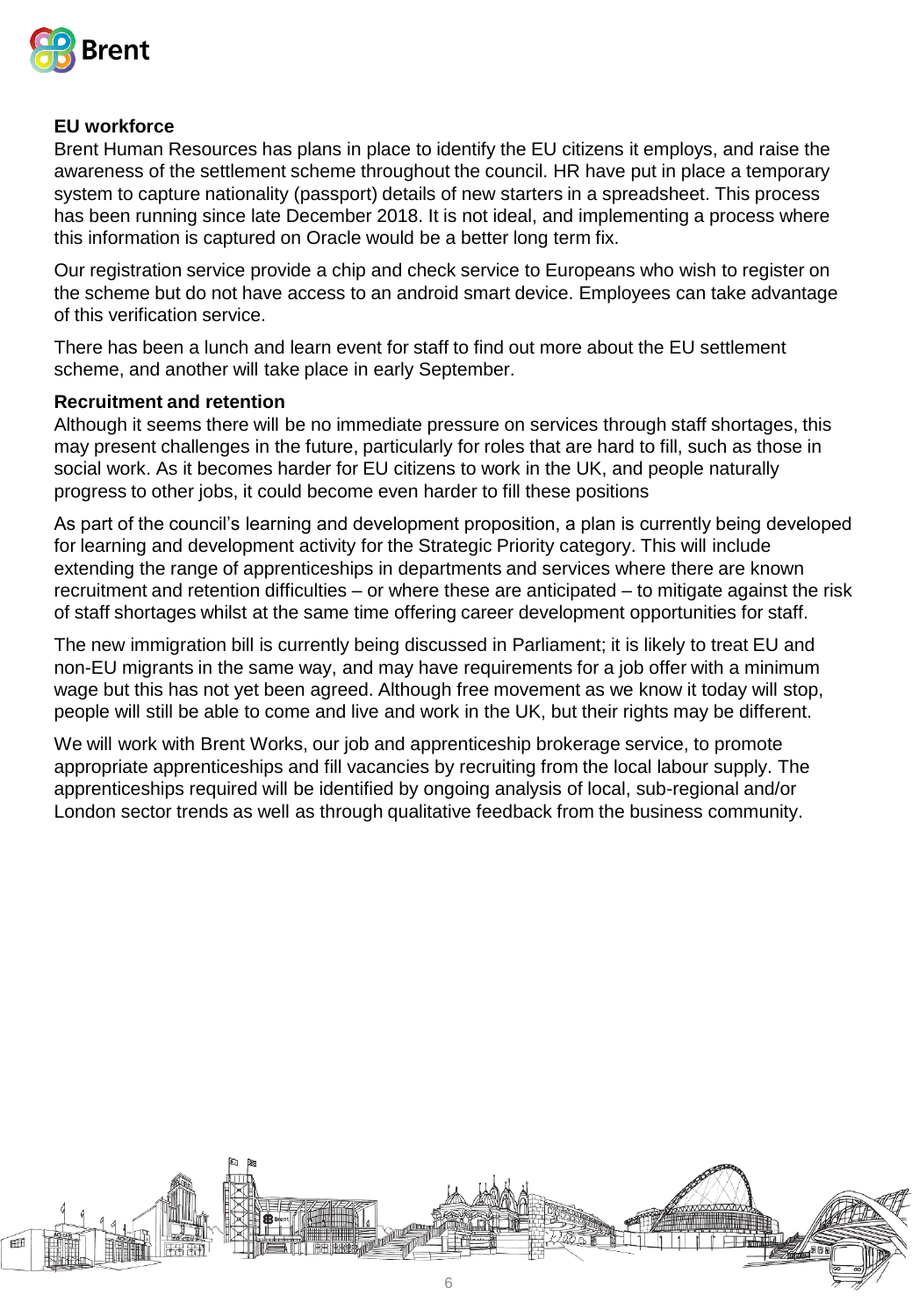

## **2. Statutory services: Social Care**



## **Actions:**

<span id="page-6-0"></span>Æ

| 1. | Keep up to date with and continue to follow advice and guidance from the Department for<br>Health and Social Care and the Department for Education                                                                                                                                                                                                                                                 |
|----|----------------------------------------------------------------------------------------------------------------------------------------------------------------------------------------------------------------------------------------------------------------------------------------------------------------------------------------------------------------------------------------------------|
| 2. | Communicate with local providers, and escalate any concerns immediately to the<br>Department for Health and Social Care and Department of Education                                                                                                                                                                                                                                                |
| 3. | Increase contact with suppliers and request their business continuity plans                                                                                                                                                                                                                                                                                                                        |
| 4. | Promote the Secretary of State's message: healthcare providers should not stockpile<br>medicines beyond their business as usual stock levels, and no clinician should write<br>longer prescriptions for patients. The Department's UK-wide contingency plan for the<br>supply of medicines and vaccines is being developed alongside pharmaceutical<br>companies and other government departments. |
| 5. | Promote the EU settlement scheme to all providers and encourage them to support staff<br>in applying to the scheme. Promote Brent's chip and check service to help people apply to<br>the scheme.                                                                                                                                                                                                  |
| 6. | Write to social care providers re-iterating government advice and the EU settlement<br>scheme, and asking providers to share their business continuity plans with us                                                                                                                                                                                                                               |
| 7. | As contracts come up for re-procurement, consider the viability of paying the London<br>Living wage                                                                                                                                                                                                                                                                                                |
| 8. | Encourage providers to complete and return the National Minimum Data Set which<br>provides central government with an overview of the adult social care workforce so that<br>any trends in the workforce can be picked up and addressed                                                                                                                                                            |
|    | 国国                                                                                                                                                                                                                                                                                                                                                                                                 |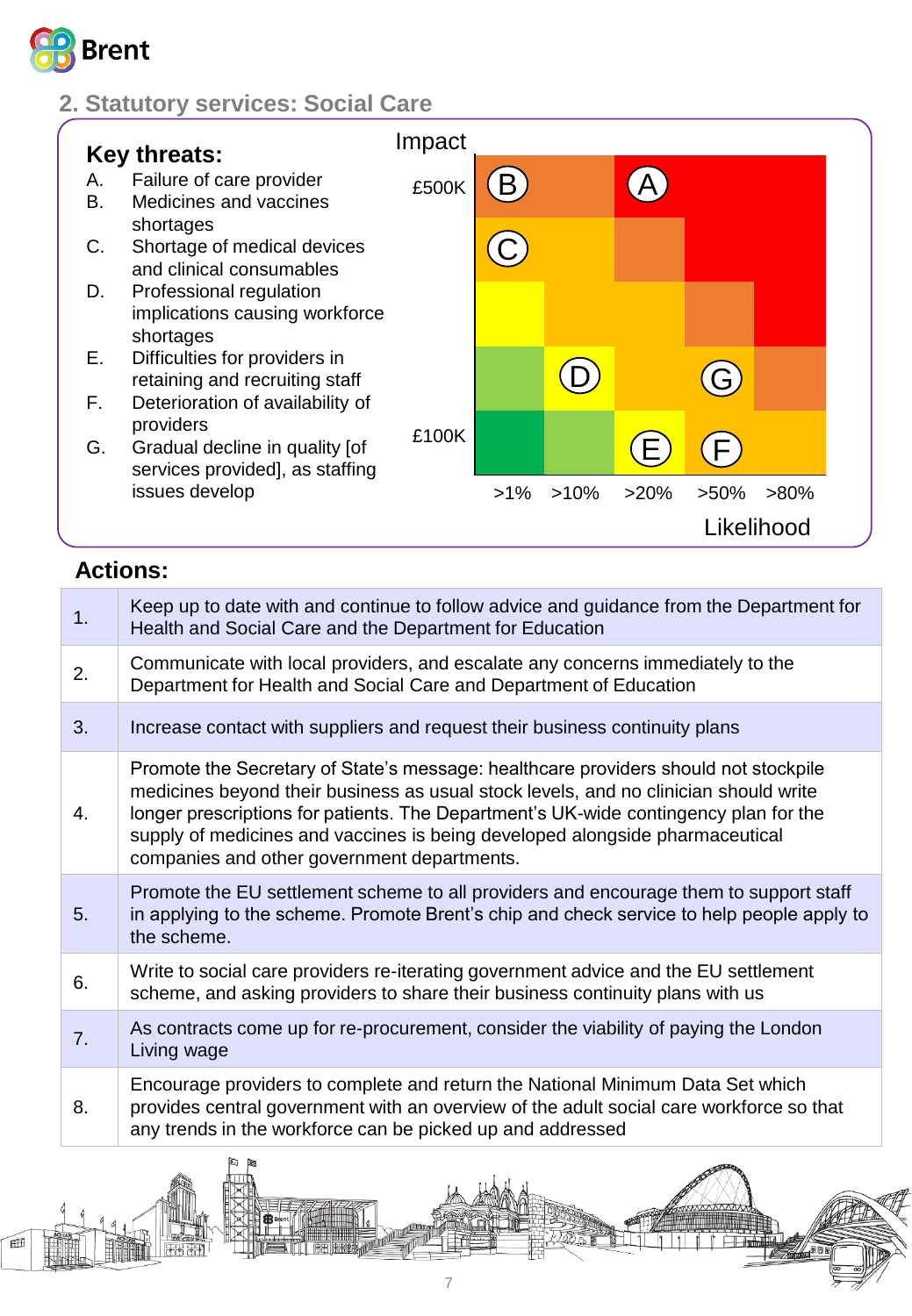

Adult Social Care provides a range of support and care services for our most vulnerable adult residents. These residents may not be able to look after themselves, and may have very poor health.

Children's Social care provides a range of support for our most vulnerable children, including Looked After Children and will have to identify and register any EU citizens in their care on the EU settlement scheme.

The Department for Health and Social Care has provided Brexit preparedness advice. This comprehensive advice covers key areas, including:

- Risk assessment and business continuity planning
- Communication and escalation
- Supply of medicines and vaccines
- Supply of medical devices and clinical consumables
- Supply of non-clinical consumables, goods, and services
- Workforce
- Professional regulation
- Reciprocal healthcare
- Research and clinical trials
- Clinical trials and clinical investigations
- Data sharing, processing and access
- Finance

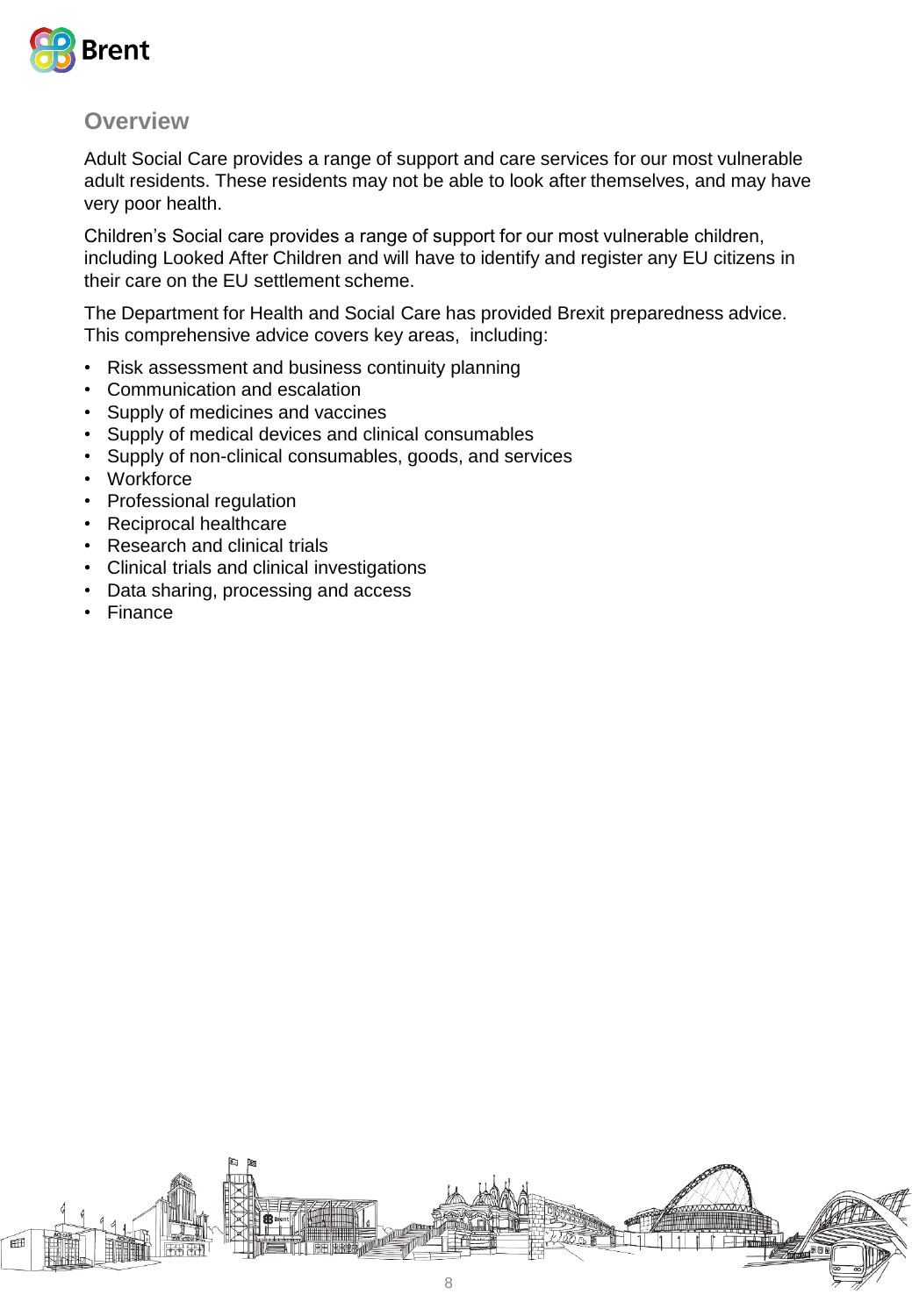

#### **In detail**

#### **Care providers**

There are a number of different organisations providing different levels of care and support to children and adults. These providers range from large organisations, providing care in many different boroughs, to very small organisations providing specific local care. With this large number of care providers all providing different specialist care, Adult Social Care and Children and Young People have provider failure as a risk in their standard business continuity plans.

The other associated risk with care providers is the numbers of EU nationals on their workforce. Brent Council has already raised awareness of the EU settlement scheme to all providers and encouraged them to support their staff in applying to the scheme.

#### **Medicines and Vaccines**

One whole section of the guidance issued by the Department for Health and Social Care covers medicines and vaccines. The government has implemented a nationwide approach to ensure there is no shortage of medicines and vaccines due to Brexit. Pharmaceutical companies that supply the UK with prescription-only and pharmacy medicines from, or via, the EU or European Economic Area (EEA) have been asked to ensure they have a minimum of six weeks' additional supply in the UK, over and above their business as usual operational buffer stocks, by 31 October or the date the UK leaves the EU. Companies were also asked to make arrangements to air freight medicines with a short shelf life, such as medical radioisotopes. Government funding has been made available for companies that need additional storage for these stockpiled medicines. The government is also making plans around delays at ports, etc. The government has all other health and care providers not to stockpile their medicines, and to reassure patients there is no need to store additional medicines at home.

Within ASC, we have written to all providers to remind them of this advice, particularly care home providers that may feel it is appropriate to stockpile medication for their residents. This isn't required and they have been reminded that they need to follow national guidance.

Children and Young People are contacting all providers of care at home services and relevant residential settings to remind them that they need to follow national guidance and not stockpile medication.

#### **Professional regulation**

Anyone whose qualification has been recognised and who are registered in the UK before 11pm on 31 October 2019, or the date the UK leaves the EU, will continue to be registered after this point. Anyone who has applied by this time will have their application concluded under current arrangements. Following this date, the arrangements are currently undecided. The government has not provided anymore information about this.

#### **Longer term**

After the UK leaves the EU, the effects may be felt in the longer term with the numbers of EU Nationals (and other foreign nationals) working in social care potentially declining and providers finding it harder to recruit to vacant posts. Already social care has recruitment issues and Brexit could exacerbate these problems. This could have an impact on the quality of care the providers are able to deliver and ultimately on the viability of some providers if they are not able to manage these challenges. It is a real, longer term risk that the quality of care staff could decline as fewer skilled workers are enticed to the UK. We will work with our providers locally and national organisations such as Skills for Care to develop an action plan to address workforce issues in the sector.

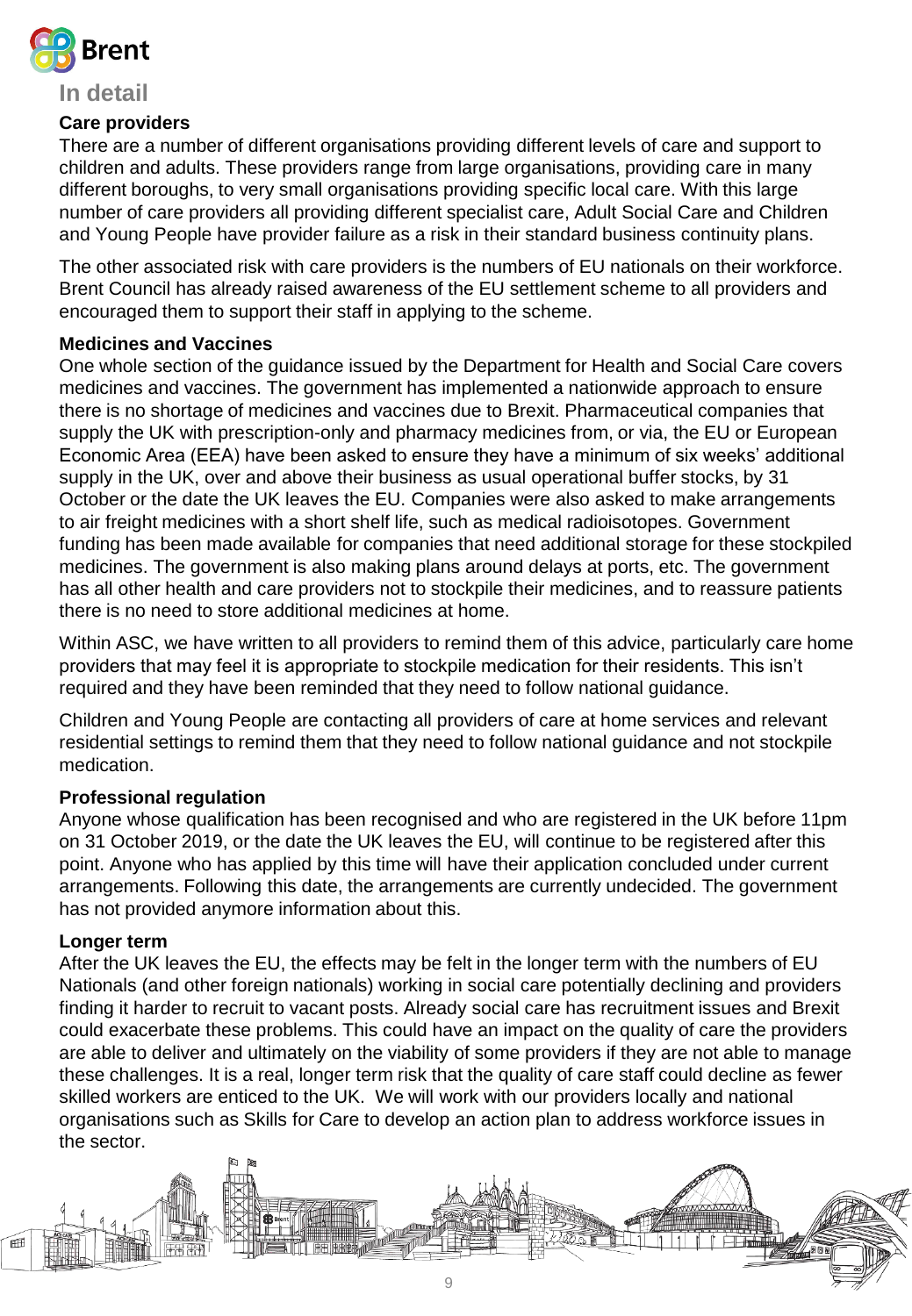

## **3. Statutory services: children and young people**



| 1.           | Promote the EU settlement scheme to schools                 |
|--------------|-------------------------------------------------------------|
| $\mathbf{2}$ | Work with schools whose pupil numbers are projected to fall |
| 3.           | Prepare for an increase in free school meals                |
| -4.          | Register children in our care on the EU settlement scheme   |

<span id="page-9-0"></span>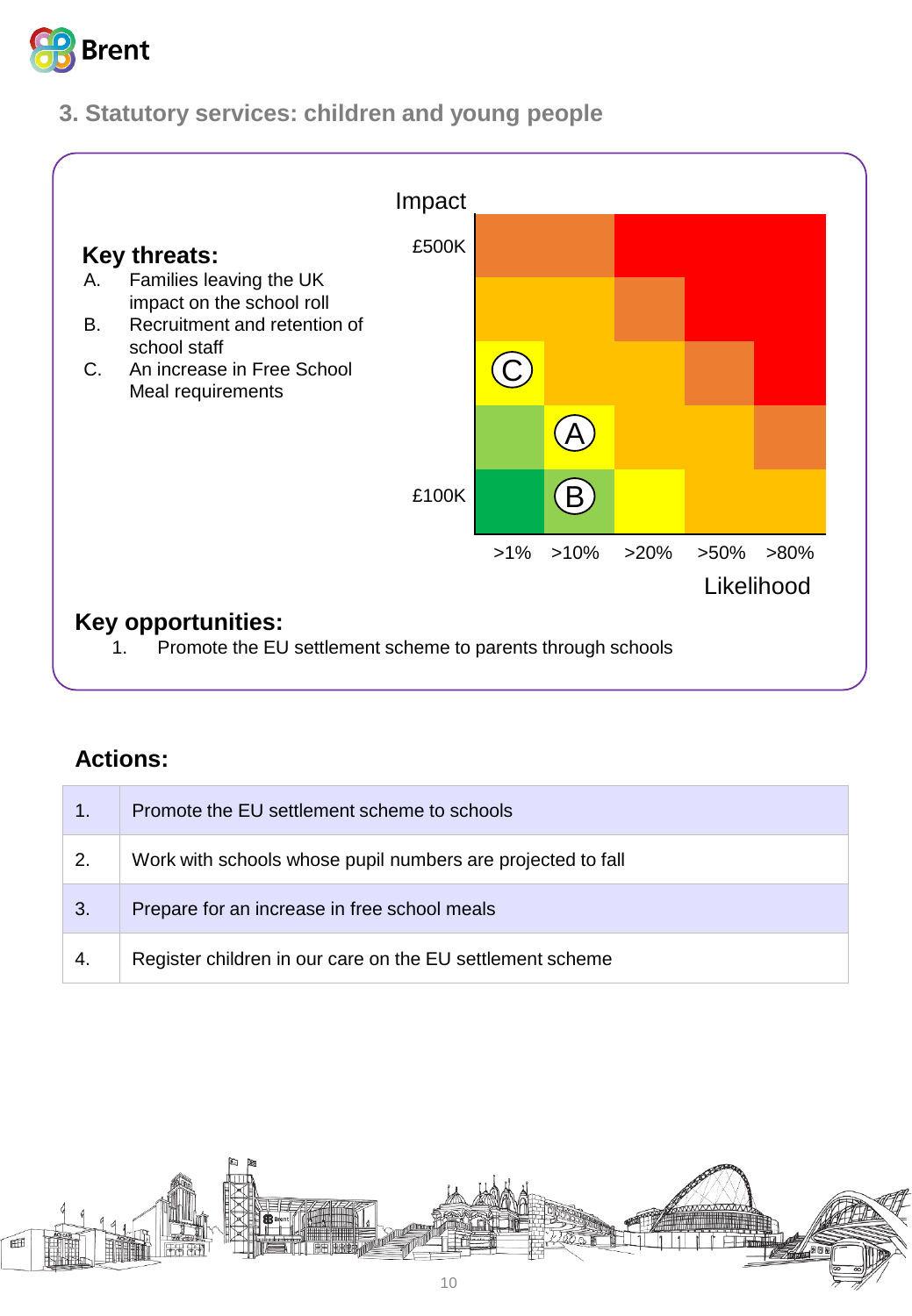

Schools are their own businesses, and the council monitors and supports them, but does not run them.

In Brent there are 85 schools: [2 All-through, 4 nurseries, 60 primaries, 2 PRUs, 13 secondaries, and 4 special schools ], with 48,249 pupils on the roll.

Pupils come from all different backgrounds. There are 5,500 pupils (13%) who speak European languages as their main language. Many of these children will be EU nationals.

As well as the government-funded schools, Brent is home to Lycee International de Londres Winston Churchill, a private school following the French national curriculum. This school provides education for pupils from all nationalities, and has many French students.

Brent has the third lowest average wage in London, and one third of its children are estimated to be living in poverty. Brexit may increase the cost of living, pushing these families further into poverty.

#### **In detail**

Schools in Brent have a large proportion of EU students, which reflects the local community. Last year there was a dip in the number of school places required for reception and year one. The latest (2019) school place projections suggest a gradual increase in primary place demand over the next eight years, a change from the GLA's 2018 projections. The change is due to a higher number of children per new housing unit being assumed than previous years, which has uplifted forecasts. The latest GLA forecasts suggest that Year 7 intakes will be lower than previously forecast. However, locally a number of Primary schools have experienced a reduction in pupils starting school in Reception and currently. The number of pupils that qualify for the English as an Additional Language (EAL) measure in reception and year one has fallen by nearly 10%.

Although schools are responsible for their own budgets, and managing their staff, the council is working with schools adversely affected by the drop in pupil numbers, putting plans in place to mitigate the financial risks associated with changing pupil numbers for example agreeing short-term caps on admission numbers.

It is worth noting that the National Funding Formula, which calculates how much funding each school receives is based on the number of pupils, the characteristics of the intake of pupils and a few school and local-level factors. Lower pupil numbers will result in less funding for the school.

Any child living in the UK can apply for and access a school place in England irrespective of migration status. This will continue after our exit from the EU.

Information sessions about the EU settlement scheme have been offered to schools and a number of schools have already taken advantage of this offer.

Some experts have predicted that Brexit will negatively affect the value of the pound, and the economy. These experts say that long-term, the economy will be expected to grow, but more slowly than expected before Brexit. This and other factors will affect the viability of businesses which could lead to job losses. If this happens, more children may be eligible for free school meals.

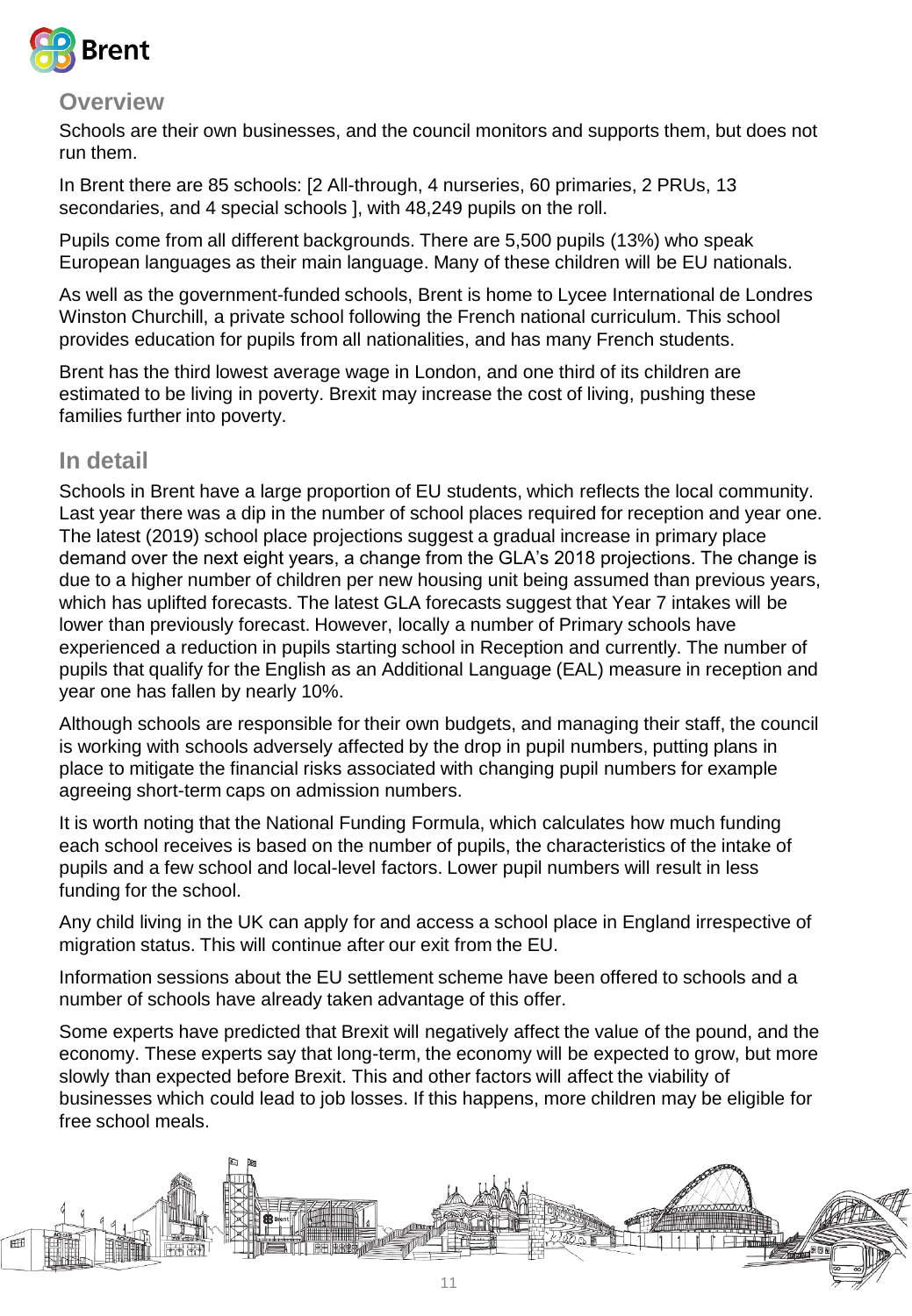

## **In detail continued**

Current child protection regulations are not enshrined in UK law. These will revert to previous arrangements should the UK leave the EU without a deal. Staff will then need to be trained on the changes to these regulations.

Local Authorities are responsible for identifying EU Looked After Children and Care Leavers and ensuring they are registered on the EU settlement scheme. We are supporting the young people in our care, providing additional support where required and monitoring this regularly at Operational Children's Service Leadership Team meetings.

We are supporting Brent children and young people to participate in the University of Liverpool Home office funded project: "Creating Child Friendly Information about the EU Settlement Scheme" which is aiming to create information materials that can be used by children, their parents, and other adults to help children understand and apply for status under the EU Settlement Scheme.

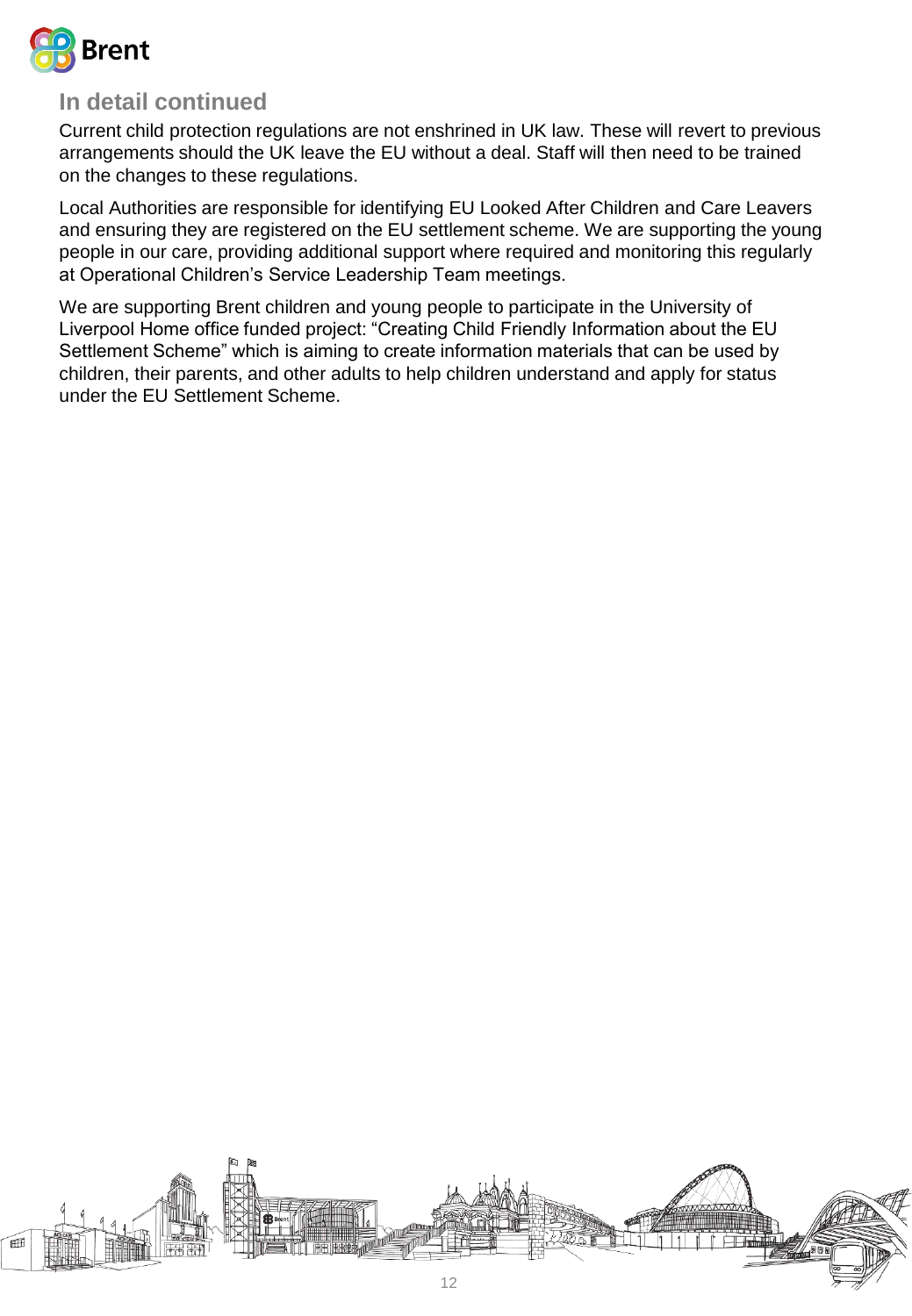

## **4. Regulatory services**



| Keep in close contact with Central Government for updates on any changes in<br>legislation                                 |
|----------------------------------------------------------------------------------------------------------------------------|
| Communication campaign to ensure businesses are aware they will still have to<br>comply with EU law, as we are adopting it |

<span id="page-12-0"></span>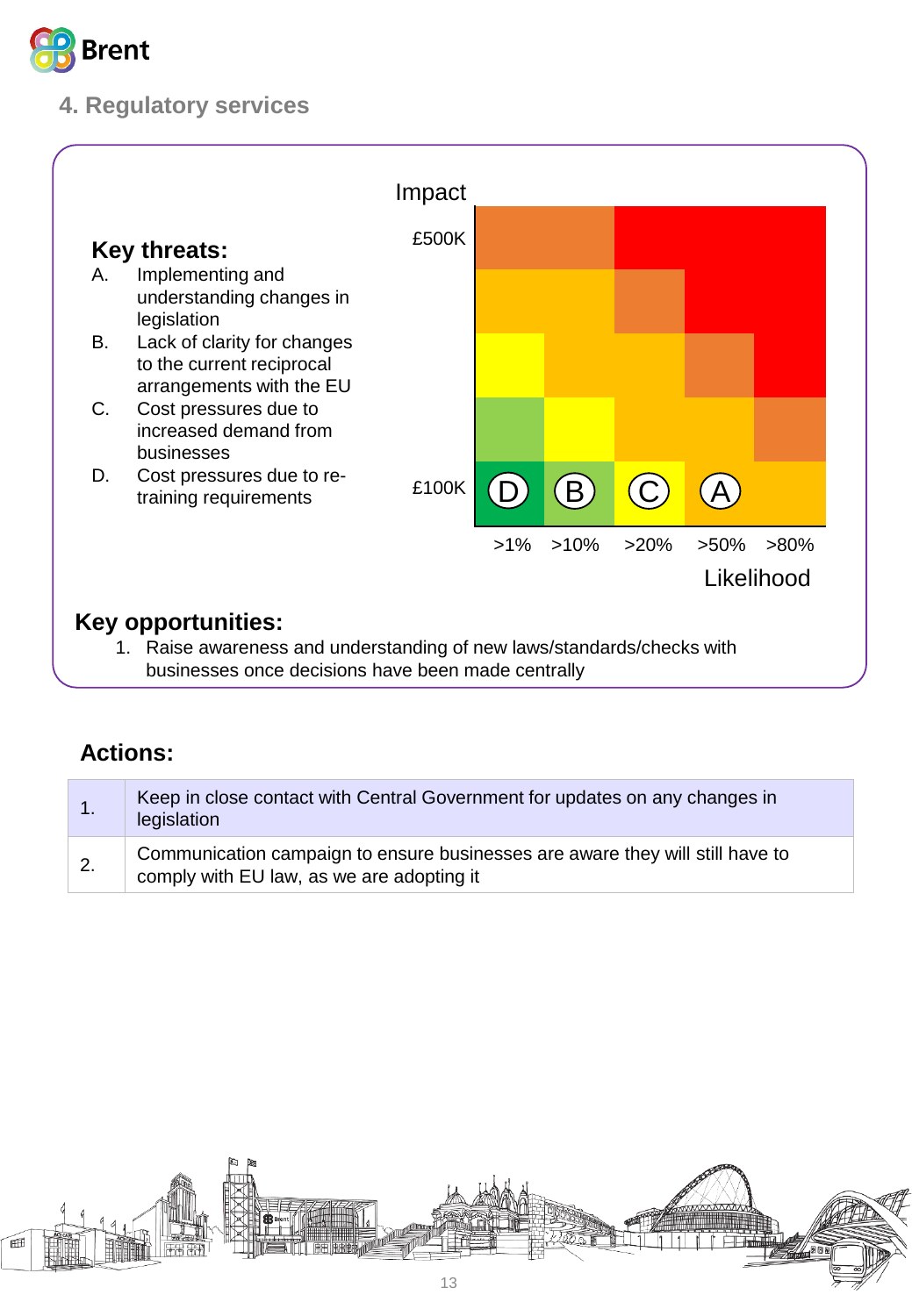

EU laws affect a wide variety of the council's activity. The European Union (Withdrawal) Bill will enshrine all existing law into UK law at the point of Brexit, following which this will be reviewed and amended by Parliament. Additionally, secondary legislation will be used by ministers to amend these laws where necessary for them to work post-Brexit, e.g. to set up replacement processes or bodies.

Under the terms of the draft Withdrawal Agreement, the UK would continue to be bound by the EU legal and regulatory framework (including the ECJ) until the end of the transition period – 31 December 2020. Non-regression requirements in the agreement will also prevent the UK from bringing in lower standards on social, environmental and labour regulations.

#### **In detail**

Government have started putting forward a significant number of 'correcting powers' or statutory instruments to ensure a functioning statute book after Brexit. This will require extra work/training for staff understanding these changes and how they apply. Similarly, businesses will be asking us for help and advice and we will need to increase inspections etc. to ensure awareness and compliance, all of which will increase demand for our regulatory services. There is still a lot of work to do for the law changes to go through so the current position is changing week by week. It is hoped the new laws will simply fix the changeover rather than making any significant changes to the content of the legislation.

However, in the event of a no deal situation, there are many regulatory functions where it is not clear how they will work. This causes particular issues where the UK relies on reciprocal arrangements with the EU such as market surveillance, placing goods on the market, CE conformity marking, etc.

In anticipation of increasing demand for our regulatory functions and the need to retrain the entire regulatory workforce on post Brexit law changes, a suitable training programme will need to be introduced and implemented, and staffing capacity may need to be increased. This will provide an additional cost pressure.

Providers may be affected by changes in the law, and as a result may not be able to deliver their contract within the currently agreed price. There will be clauses that will allow adjustments to the contract on an annual basis related to inflation and/or allow both parties to discuss additional costs that need to be borne by contracted parties due to government legislation.

From a waste perspective, advice from DEFRA suggests that 98% of waste exports are expected to be largely be unaffected and Veolia also have not raised any concerns.

After the UK leaves the EU it could become more difficult to recover parking contravention debt from vehicles registered in EU countries. It is already difficult especially in respect of Romania, but our specialist debt recovery contractor does have some success. Any fuel shortage or public disorder could impact heavily on parking enforcement and revenue.

Long term the main issue would be a significant hit on car ownership caused by higher import tariffs and a possible collapse in domestic production.

This would affect permit income, and also parking contravention notice issuance if motoring activity reduces.

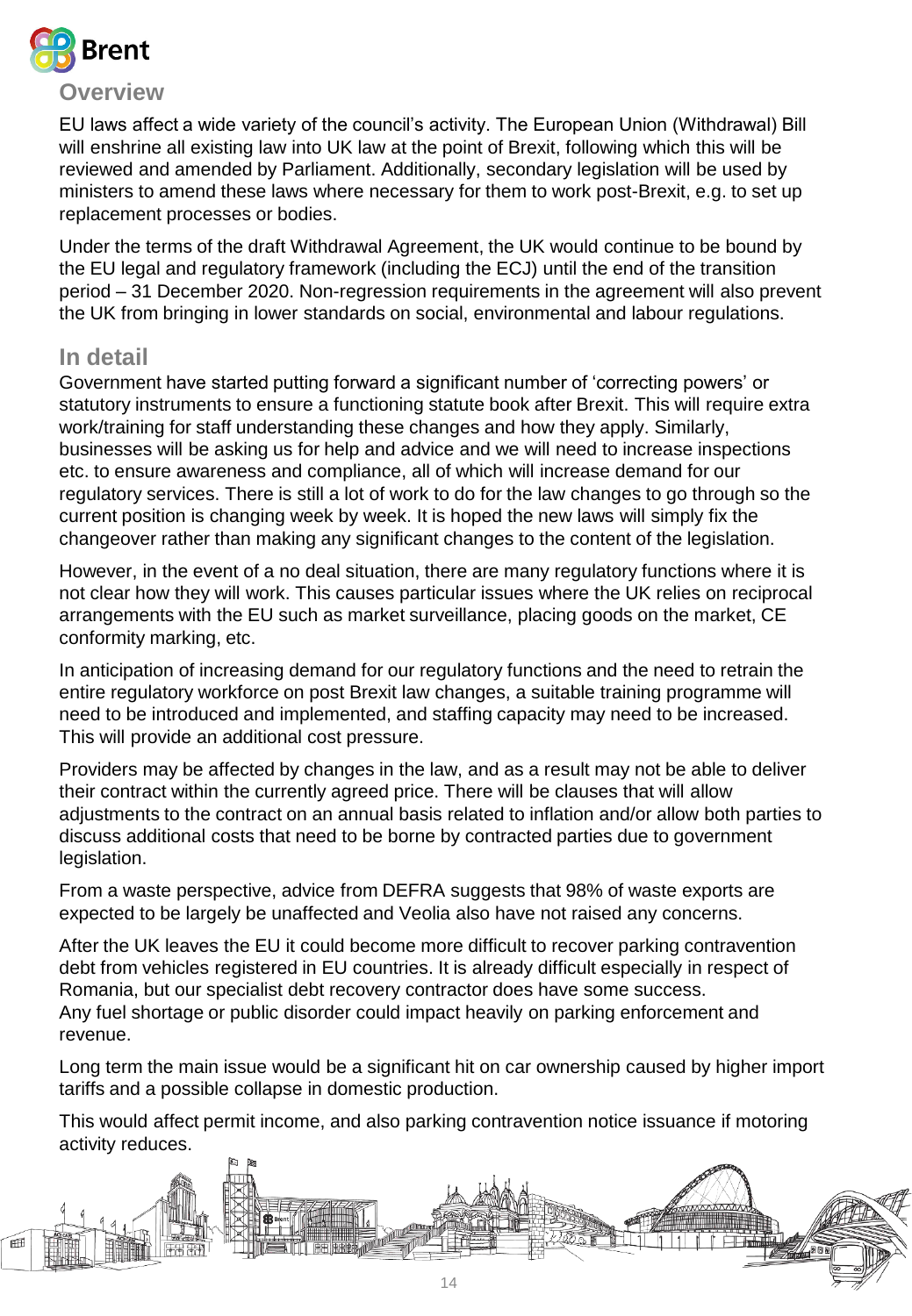

## **5. Supply chain**



| $\mathbf{1}$ . | Identify EU suppliers in the supply chain                                      |
|----------------|--------------------------------------------------------------------------------|
| 2.             | Raise risks with Central Government                                            |
| 3.             | Identify where delays are likely and change projects pace where possible       |
| 4.             | Identify local and non-EU suppliers                                            |
| 5.             | Work with the Commissioning Board to keep abreast of emerging issues and risks |

<span id="page-14-0"></span>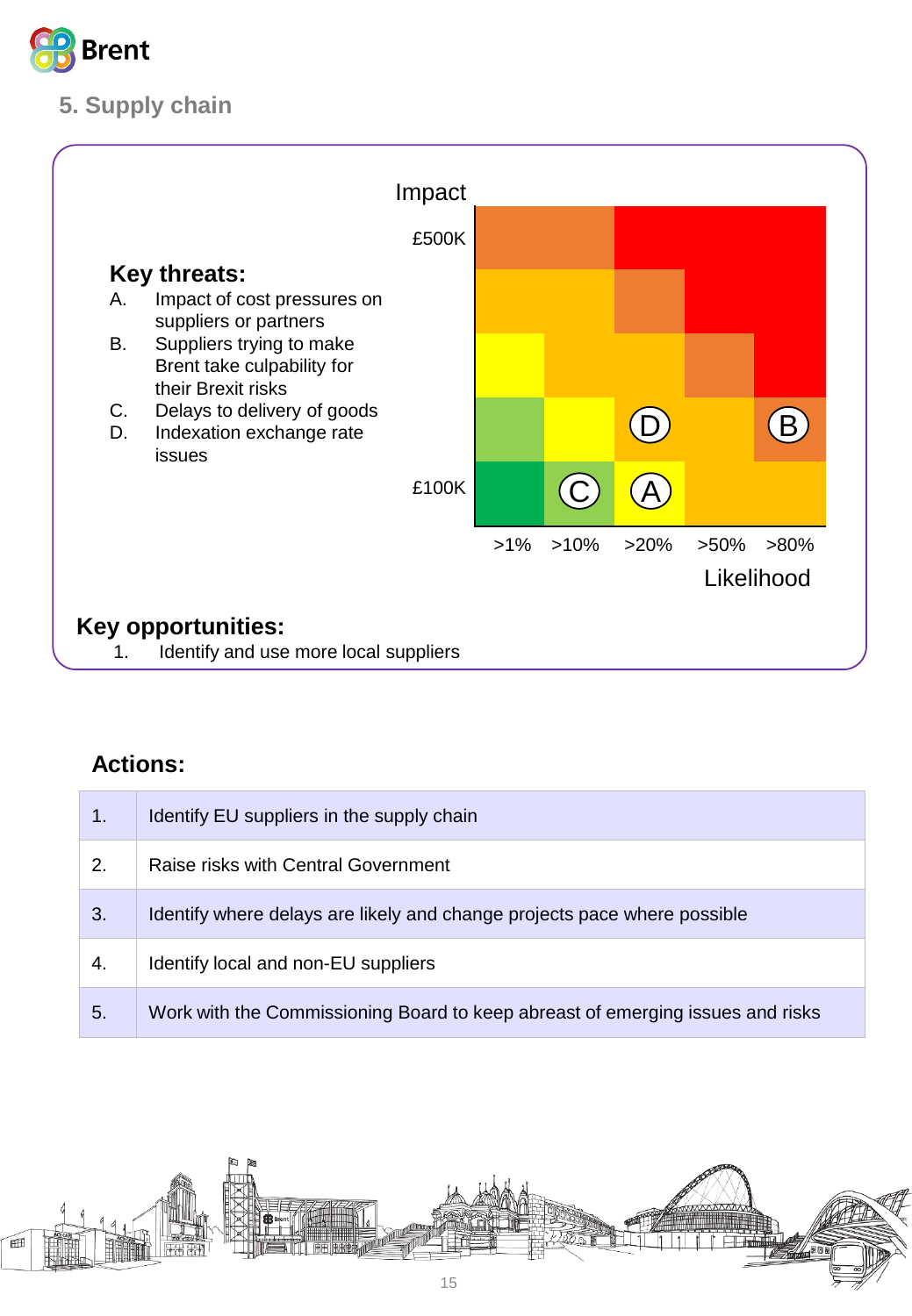

Brent Council spends around £220m per year on goods and services from around 4000 suppliers. Whilst it is impossible to understand the impact of a No Deal Brexit across the full extent of the council's supply chain, we are taking steps to assess the preparedness of key suppliers.

The council will continue to liaise with its key suppliers to ensure they are taking a managed approach to business continuity in the event of a No Deal Brexit.

Leaving the EU without a deal is likely to also mean leaving without a customs agreement. The UK will then revert to World Trade Organisation rules. The UK has already agreed trade deals with a number of other countries but not yet with the EU. Goods may still travel to the UK via the EU, and will then have to succumb to their customs checks.

#### **In detail**

The Government is proposing a Government Owned or Operated Logistics (GOOL) scheme in which they obtain (either through buying, leasing, or converting military vessels) roll-on roll-off lorry ferries to ensure vital supplies such as food and medicines continue to reach the UK if it leaves the EU with no deal.

Customs checks at ports initially will continue as they are now if the UK leaves the EU without a deal. All businesses which move goods into or out of the UK will need an Economic Operator Registration and Identifier (EORI) number which starts with GB. The businesses team is raising awareness of this through the businesses newsletter, and also by visiting small town centre businesses.

The pest control service provided by Brent Council uses baits and poisons believed to be made in Europe and imported to the UK by the supplier. This is a small part of the service, and any increase could be passed on to the customer without a significant increase. UK supplies might be equally competitive.

The funeral service leases their vehicles from a national framework. Additional tariffs may affect the price of some commercial vehicles, but UK made vehicles could be used as an alternative. Again the cost could be passed on to the customer, estimated at around 10p per customer.

Changes in law may mean that contractors will not be able to deliver the service within the cost agreed. After the UK leaves the EU, there may be changes in some laws. If this happens, there is a clause in each contract which allows the contract to be discussed and appropriate next steps agreed. Suppliers have stated in their tender documents in September 2019 that subcontractor/suppliers will not guarantee delivery costs beyond Brexit.

Indexation could be an issue. Contracts with suppliers from outside the UK may be affected by the consumer price index or retail price index exchange rate, which could change as a result of Brexit. Within each contracts there will be clauses that will allow adjustments to the contract on an annual basis related to inflation and allow both parties to discuss additional costs.

Imports to the UK may increase lead time for the delivery of equipment being sourced such as laptops for the IT roll-out, and could have an impact on project deliverables.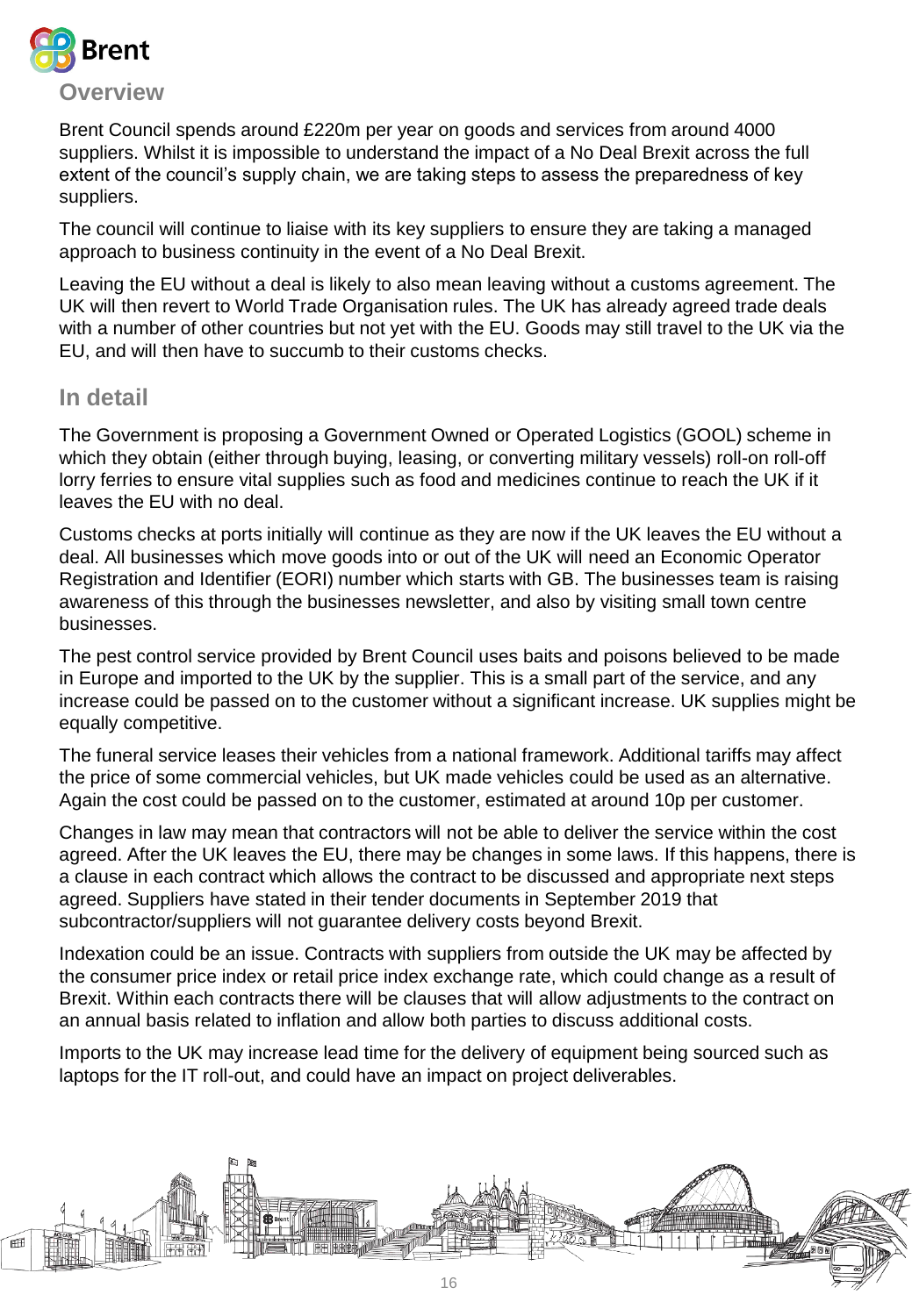

## **6. Local partnership working**



| 1. | Raise awareness of the EU settlement scheme with local businesses             |
|----|-------------------------------------------------------------------------------|
| 2. | Identify local business concerns and escalate as appropriate                  |
| 3. | Promote apprenticeships to local businesses to address skills gaps            |
| 4. | Promote workforce training and other courses to local employers               |
| 5. | Monitor our secondary high streets, particularly the small businesses on them |

<span id="page-16-0"></span>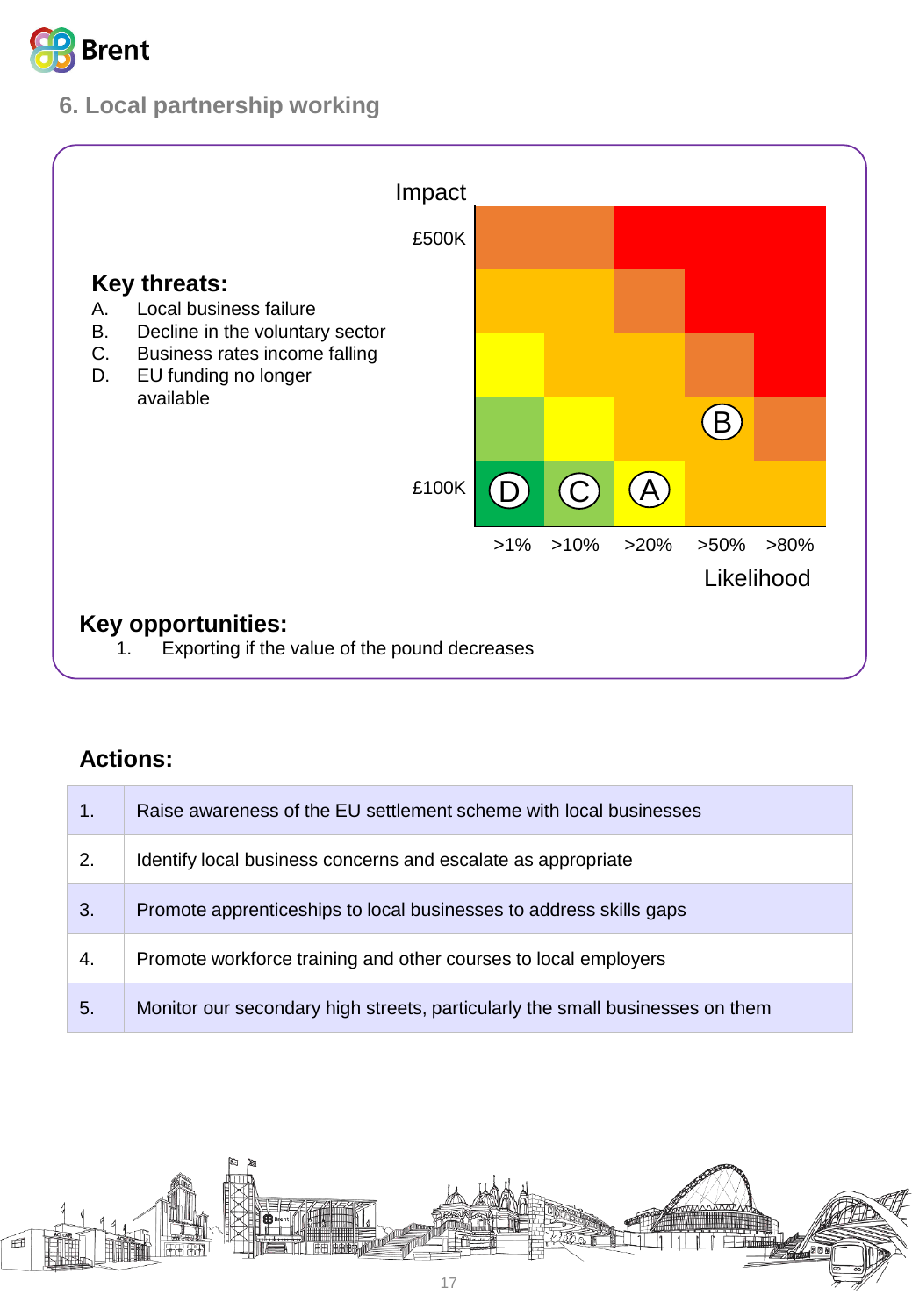

Small and medium sized enterprises (SMEs) form the vast majority of business in Brent. It is not known the extent to which they trade with EU countries or employ EU nationals, both of which are will likely be affected by Brexit. However, any economic downturn would result in reduced business rate revenue for the council, which will be one of its main sources of income by 2020.

The Federation of Small Businesses found when surveying their members that almost one third of small firms do business with or within the EU. Different industries employ different skill levels, medium skilled level EU workers are the most commonly employed, and are predominant in the construction, and manufacturing sectors. The survey highlighted three key concerns held by SMEs:

- accessing the skills they need
- ability to grow the business
- enforcing new immigration rules

Some experts predict the value of the pound to decrease following Brexit, and other experts expect it to have no affect or maybe even increase. The value of the pound impacts on both the import and the export markets. It is worth noting that when it decreases, and the import market is negatively affected, the exact opposite is true for the export market. Companies within Brent which export to the EU and other countries, are likely to be positively impacted as the value of the pound decreases. Tourism is also likely to be positively affected by a lower value of the pound.

Our high streets, and secondary high streets have a diverse range of shops in them, with specialist food shops, cafes, and takeaways catering specifically to different European communities. In Brent, we employ town centre managers. The town centre managers coordinate activities and lead on plans in nine high streets working closely with residents and businesses.

After the UK leaves the EU all businesses which move goods into or out of the UK will need an Economic Operator Registration and Identifier (EORI) number which begins GB. VAT registered businesses will automatically be registered with an EORI number and non-VAT registered businesses will need to apply for the number.

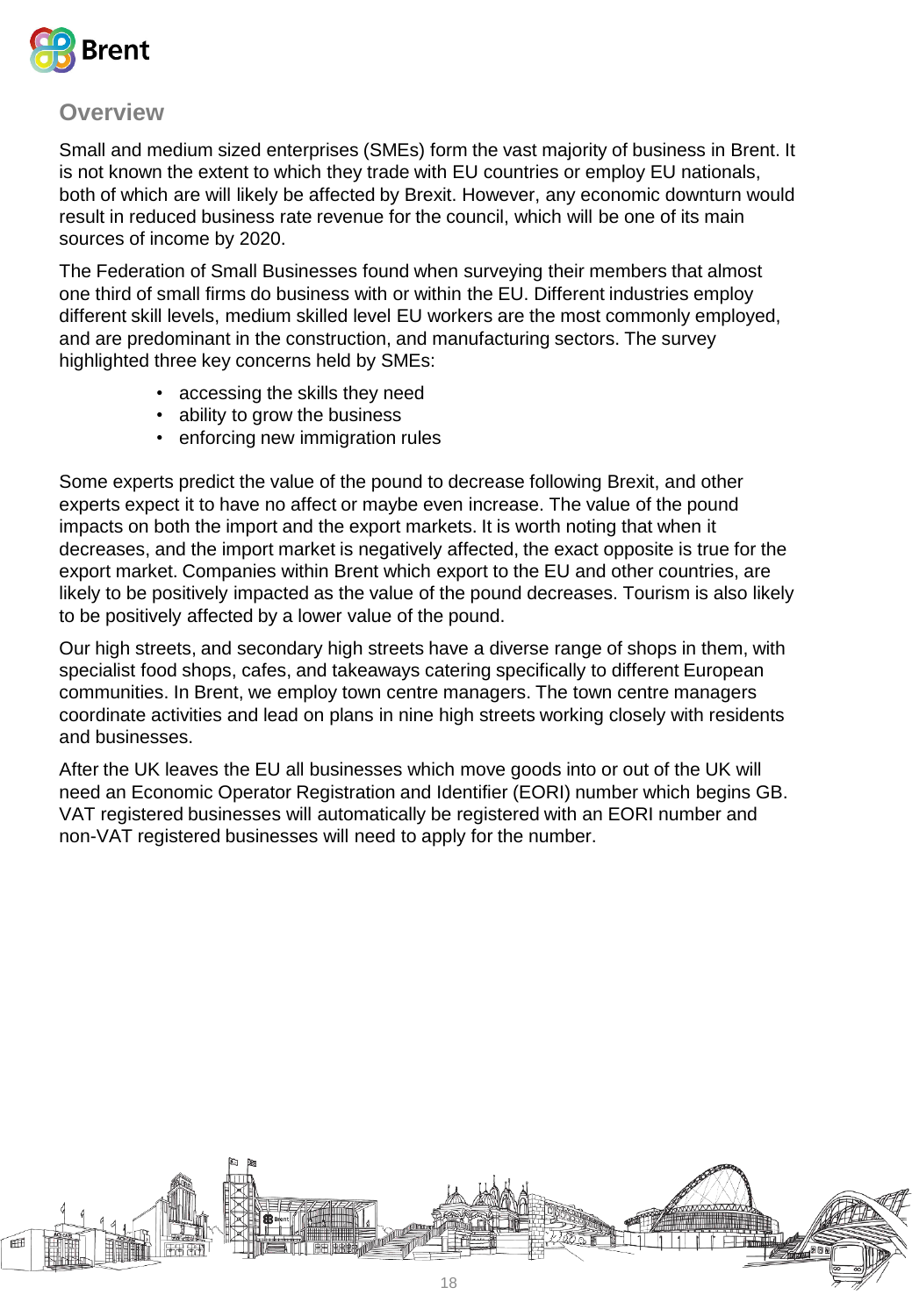

#### **In detail**

Recent data collated via London Councils Business 1000 Survey suggests that Brent is the London borough with the highest proportion of businesses where EU staff make up more than 50% of the workforce. This was a cross-sector survey, indicating that the effects of Brexit may have a serious impact on recruitment and retention across the local business base.

Although we are not formally tracking business confidence, anecdotal evidence from business groups suggests confidence is low and uncertainty remains high.

Brent could consider what it could do to support local small and medium sized enterprises. It should be noted that a 2017 scrutiny task group report about Small and Medium sized Enterprises (SMEs), the recommendation was made to *"develop a skills programme to ensure that SMEs have access to appropriately skilled, locally based staff".* In response to this recommendation Brent Start developed wider courses aimed at SMEs, for example, digital skills. The Business Board, whose members represent a diverse range of size and sectors including SMEs, act as ambassadors for the Borough's business community. A follow up report from March 2018, a year after the scrutiny task group, reported that this board *"is in the process of selecting further priorities for action from a range of possible projects, which includes local skills development to meet workforce needs."* This programme is used to develop local talent ensuring SMEs have access to the skills they require.

Businesses in Brent are supported by our businesses team. The businesses team is ensuring they are kept up to date about issues relating to Brexit and utilising our town centre managers to talk to small businesses on the High Street which may not be in contact with other businesses. They are highlighting changes including getting an EORI number for importing and exporting.

Our regulatory services team has been regularly communicating with the Food Standards Agency (FSA) (<https://www.food.gov.uk/>), [Animal and Plant Health Agency](https://www.gov.uk/government/organisations/animal-and-plant-health-agency) (APHA), and the Department for Environment, Food & Rural Affairs [\(DEFRA\) regarding the impact of Brexit on food service delivery,](https://www.gov.uk/government/organisations/department-for-environment-food-rural-affairs) particularly export health certificate requirements for exporting products of animal origin to Europe, following a no deal Brexit. They have registered all their Environmental Health Officers with APHA to enable all officers to be able to inspect and sign export health certificates and have set aside reserve money should there be a surge of requests for export health certificates.

We are in regular contact with all our approved food manufacturers and businesses that export food. The FSA as well as Brent have written to all food manufacturers in the Borough alerting them of the requirements on food export to Europe following Brexit.

It is worth noting that in 2020 adult education will devolve to local regions. Brent will have more ability to influence the London spending. This means that Brent will be able to provide training to fill gaps locally, specifically in areas which are particularly at risk including education, health, social care, and administration.

Brent Council provides identity document scanning for those applying for the EU settlement scheme for a charge of £14 per person. Brent Council has offered businesses to deliver this identity document scanning service in their workplace for a minimum of ten registrations.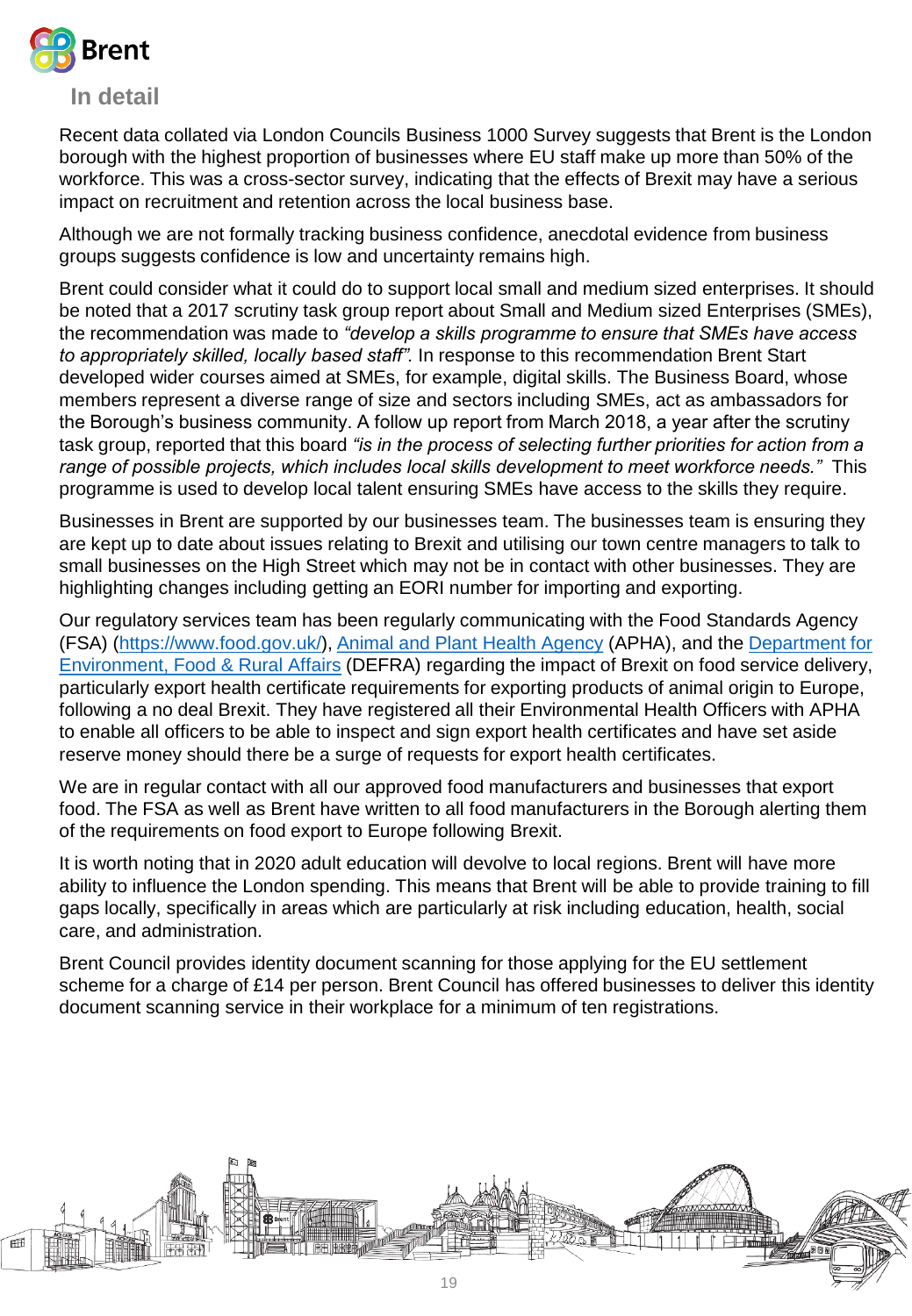

#### **In detail continued**

The Living Room which was previously funded with EU monies, is now funded through other funding streams. The only programme Brent has which is match-funded by the EU and government, is the five year work and health programme. The work and health programme is devolved from central government to London and commissioned under the WLA. This project will be evaluated at the end of its term, and decisions will then be made about its effectiveness. This year's outcome based review (OBR) focuses on mental health and employment. The in-depth work undertaken throughout the OBR will determine the level and breadth of need in Brent, and as well as determining specific local requirements should also identify better ways of working which will then be implemented.

Although we don't receive other funding from the European Social Fund (ESF), there will be projects in Brent and London which do. When this funding finishes, these projects, and the support they provide might also end. The quality of these programmes is unknown.

In Brent ESOL funding is provided by the government, and is not funded by EU money, so will not be affected by the UK leaving the EU.

London currently benefits from ESIF funding totalling £581m. We do not know how much of that is for services in Brent, but do know that charities which provide vital services to our residents currently receive EU funding, and may be impacted as a result of Brexit. One of these charities is Crisis who provide support to the homeless.

Although central government have committed to replacing this through a UK Shared Prosperity Fund (UKSPF), there has been no information on the value and eligibility conditions of the replacement funding, leading to much uncertainty on projects that are currently funded until 2020 and any new ones under development.

In September Brent Council will host a Partners for Brent Brexit meeting, bringing together public sector services, voluntary and community sector partners, local business representatives and others across Brent to discuss Brexit and work together to mitigate its impact on Brent and its residents. Neighbouring borough council Brexit leads will also be invited to this event.

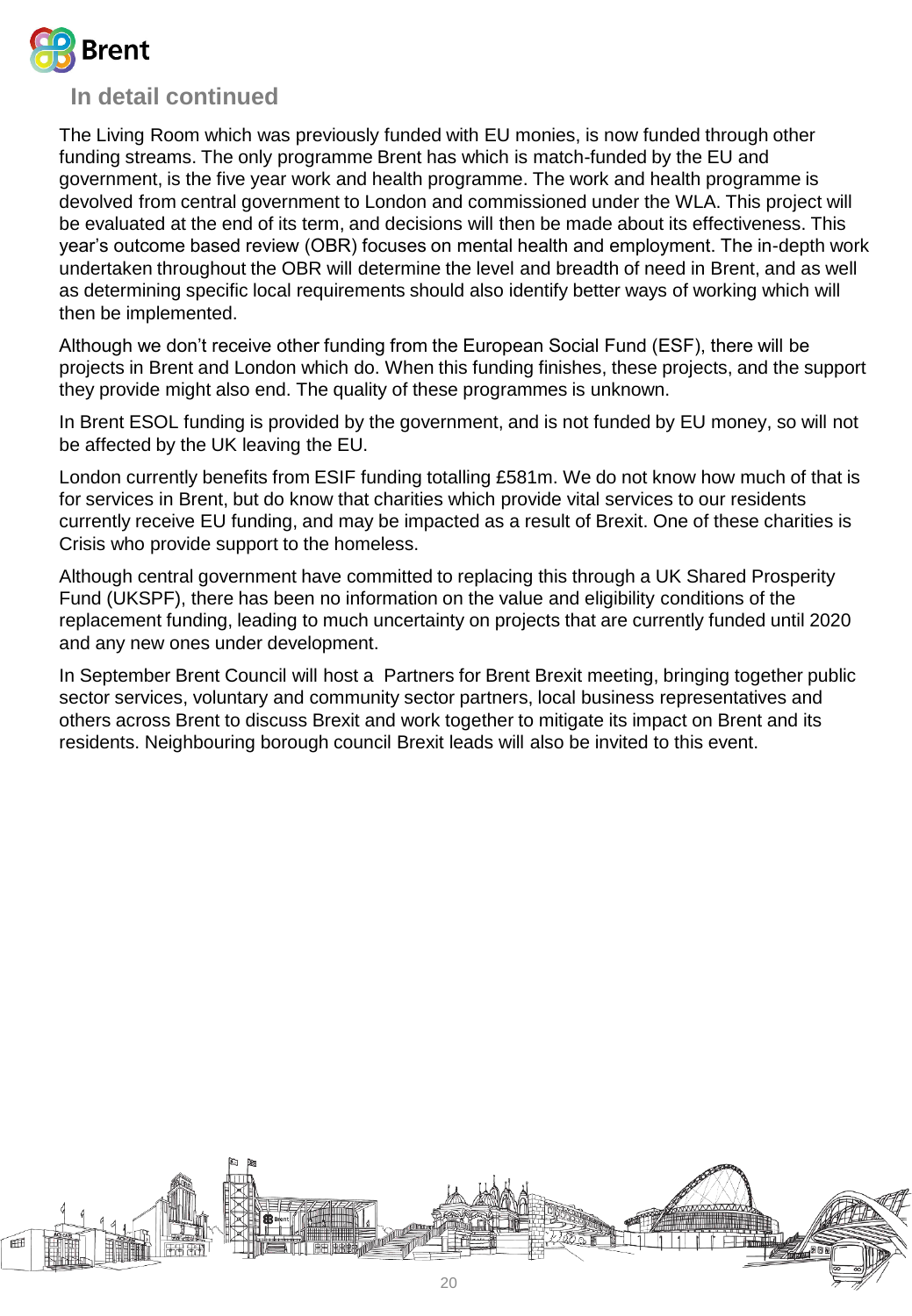

## **7. Community engagement**



| 1. | Raise awareness of the EU settlement scheme targeting EU social media users                                                                               |
|----|-----------------------------------------------------------------------------------------------------------------------------------------------------------|
| 2. | Work with specialist charities to raise awareness of the EU settlement scheme for the<br>harder to reach population                                       |
| 3. | Continue to have a zero tolerance approach to hate crime                                                                                                  |
| 4. | Continue to monitor police reports and look for signs of increased hate crime                                                                             |
| 5. | Continue to monitor signs of far-right extremist activity, work with the police and<br>partners, and report to Channel Panel as required                  |
| 6. | Raise awareness of far-right extremism including signs, codes, and behaviours of<br>individuals involved or on the fringe                                 |
| 7. | Analyse the electoral roll to understand the possible impact of Brits returning from<br>abroad, and alert Adult Social Care and NHS services if necessary |

<span id="page-20-0"></span>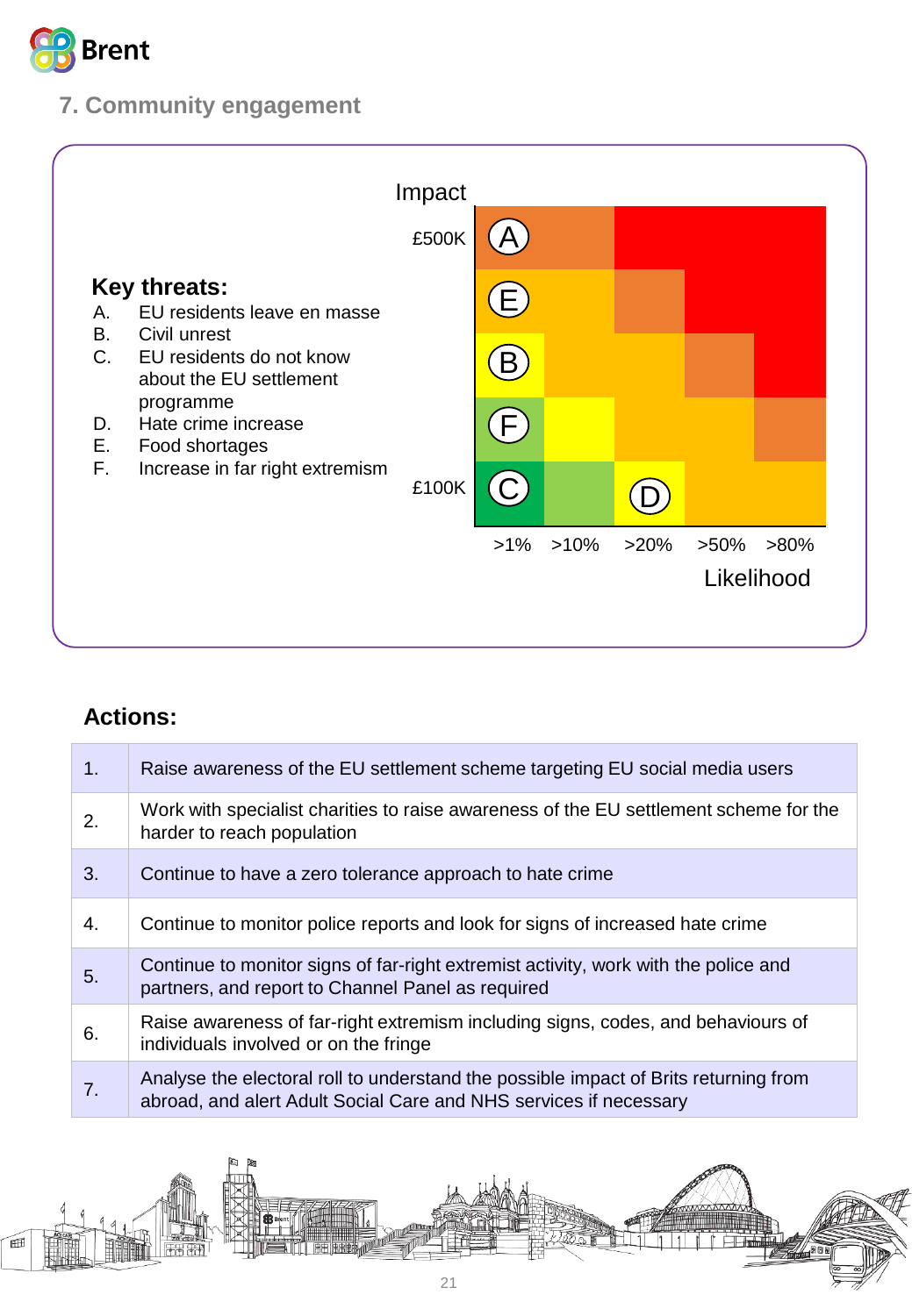

Brent Council is keen to engage with its community and has different teams which engage with the community in different ways. These include holding Brent Connects forums, and town centre managers working with local businesses.

Our stronger communities strategy has just been refreshed. Hate crime is included within this strategy, and through it, we will manage community concerns, and oppose attempts to divide people in the borough by their background and status.

Last year, hate crime was decided as a priority for the Community MARAC. The Community Protection team work with the local MET Police to monitor and deter hate crime.

Food shortages, and other impacts of leaving the EU which affect the whole country will have strategies led by Central Government. Brent has short term risk management strategies in place as part of its emergency planning to manage risks, and ensure business continuity. It reviews its business continuity plans annually for all services, and the focus of this year's planning is on the supply chain, and supplier continuity. Brent has systems in place to respond to government emergency strategies.

#### **In detail**

Brent Council is dedicated to bringing our communities together, and reducing hate and hate crime in the borough. Through the Stronger Communities Strategy, they have implemented a programme of Time to Talk events, to discuss issues that might cause discord and work out how to tackle them, together with the community.

Should the UK leave the EU without a customs deal in place, the price of food imported to the UK will increase. This increase in price is likely to be passed on to the consumer. Brent has the third lowest average wage in London, and one third of its children are estimated to be living in poverty. An increase in food prices will push families further into poverty. An increase in poverty could lead to civil unrest. Foodbanks support our families in the most need. Brexit is not likely to affect volunteering numbers for our Foodbanks, but if food prices rise this will impact on donations, the extent of the impact could be large and given the current need (largely due to Universal Credit) this will could send our foodbanks into crisis.

Food shortages, and other impacts of leaving the EU which affect the whole country will have strategies led by Central Government. Brent has short term risk management strategies in place as part of its emergency planning to manage risks, and ensure business continuity. It reviews its business continuity plans annually for all services, and the focus of this year's planning is on the supply chain, and supplier continuity. Brent has systems in place to respond to government emergency strategies.

Hope not Hate, a leading charity against hate crime, released their report on the State of Hate 2019. The report began by saying *Britain is increasingly divided and that is likely to continue whatever the Brexit outcome* but goes on to say that whatever happens *in 2019 is critical for either deepening or repairing these divisions*. The report states that the *far right is getting more extreme, and younger*. It also states that the far right is *successfully tapping into the political rage and discontent that is prevalent in society.* And *while the numbers arrested for terror-related offences in*  2018 was down on the previous year, we are witnessing a growing threat of far right terrorism. The report expects a continued far right terror threat, and is expecting divisions within Britain to increase. The report also talks about anti-Muslim prejudice replacing immigration as the key driver of far right growth.

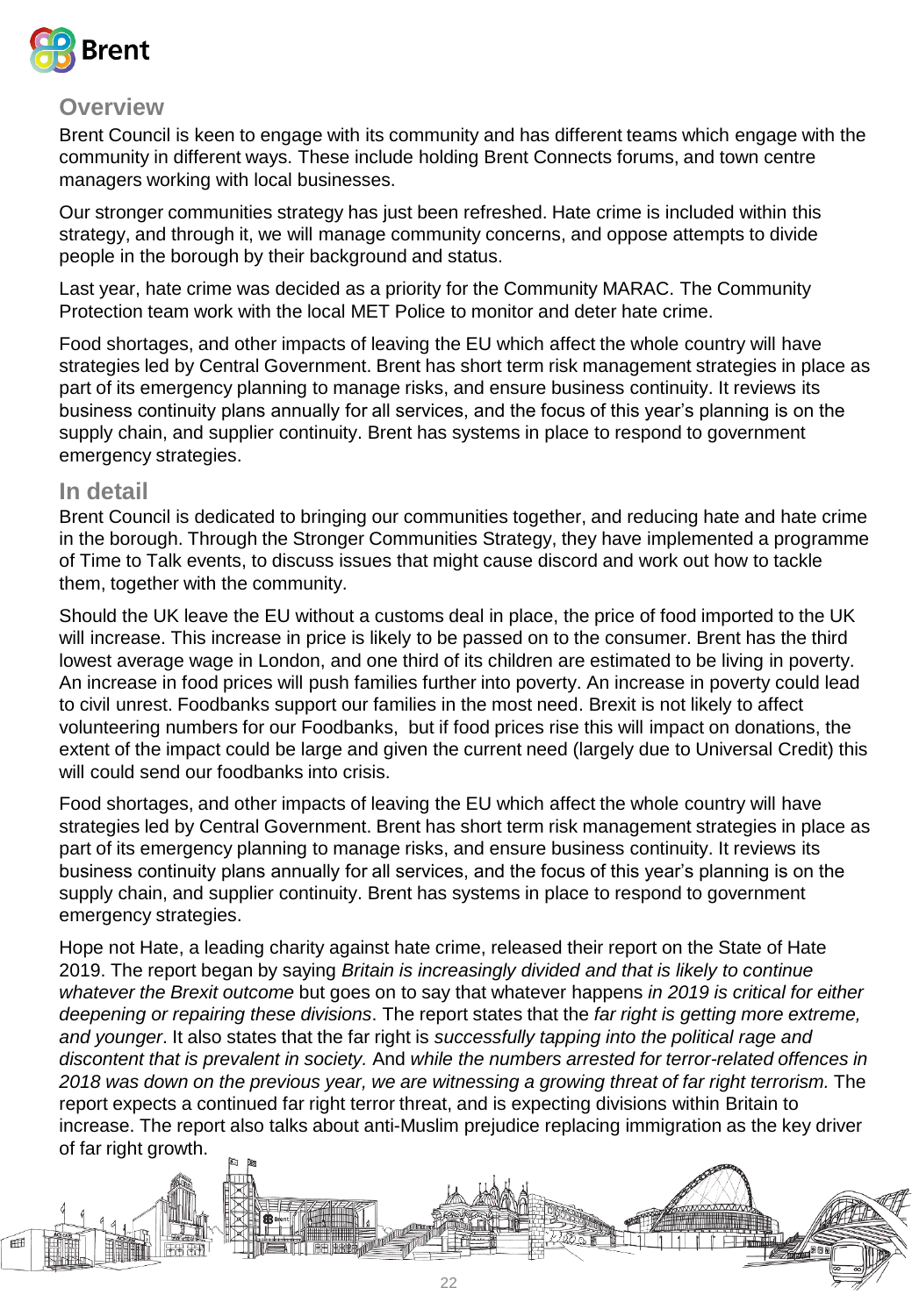

## **In detail continued**

In Brent hate crime is regularly monitored and has remained fairly steady, and even shown signs of decline over the last two years. The Community Protection team are proactively monitoring police daily reports for hate crime and any increase in hate crime.

The aim of Prevent is to stop people from becoming terrorists or supporting violent extremism. Their objectives are:

- to respond to the ideological challenge of terrorism;
- to prevent people from being drawn into terrorism; and
- to work with a range of sectors and institutions where there are risks of radicalisation, such as education, faith, health and criminal justice.

In Brent Prevent works to prevent young people from being drawn into all forms of hate and terrorism, including far right extremism.

Brent has put together a plan to engage with and support the harder to reach communities, ensuring that they understand the EU settlement scheme, and are able to register to remain in the UK with their current rights intact should they choose. The plan will include:

- Work with the Eastern European Network and other local organisations providing services to European residents to provide information and engage with residents
- Work with local and specialised organisations to provide information, support and assistance to European residents
- Work with neighbouring boroughs to best utilise resources and support engagement with hard to reach communities

European Citizens are currently eligible to vote in local elections. To vote, they need to register on the electoral roll. In Brent, there are 42,372 EU citizens registered to vote. The proportion of the electorate that is European varies from 12% in Kenton and Northwick Park, to 25% in Alperton and Wembley Central. If these voters were to leave Brent, it would have a big impact on the electorate.

Currently we are unsure what rights European citizens will be given. Once voting rights have been decided, we will write to all European citizens registered to vote with an explanation of these rights, and include details of how to register on the EU settlement scheme, and explain they may be able to use their letter as proof of residence for the scheme.

There are about 1,000 residents registered to vote who live abroad. Many of these residents will live in the EU. These ex-pats may consider returning to the UK depending on the offer to UK citizens following the UK leaving the EU in the countries they are living in. Although these numbers are small, as the ex-pats are likely to be older this may impact our social care and NHS services. An analysis will be undertaken to understand the possible impact.

Another possible issue is the repatriation of the deceased. Should there be delays at borders, this will be particularly distressing to families affected, and may affect certain faiths which require a prompt burial. Currently we have between 20 and 30 repatriations each year.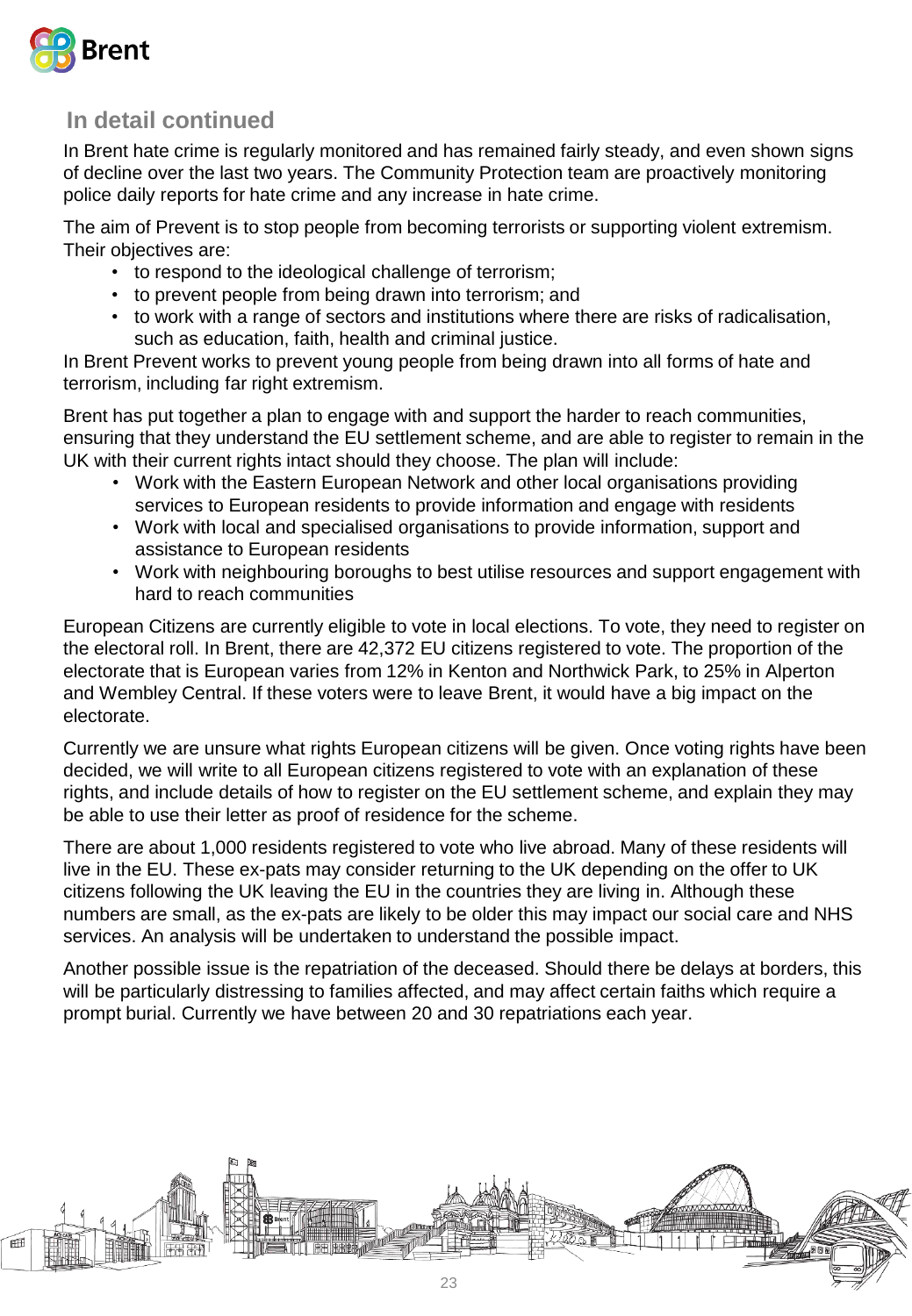

## **8. Regional and local growth**



- youth
- 3. Identify accessible funding streams for projects

| 1. | Raise awareness of the EU settlement scheme                                                                       |
|----|-------------------------------------------------------------------------------------------------------------------|
| 2. | Monitor development pipeline and identify which projects are under threat due to the<br>housing market            |
| 3. | Incorporate longer delivery times into project plans to account for delays in materials<br>coming through the EU. |
| 4. | Identify and raise awareness of available non-EU funding streams                                                  |
| 5. | Promote the Mayor of London's message: "London is Open"                                                           |

<span id="page-23-0"></span>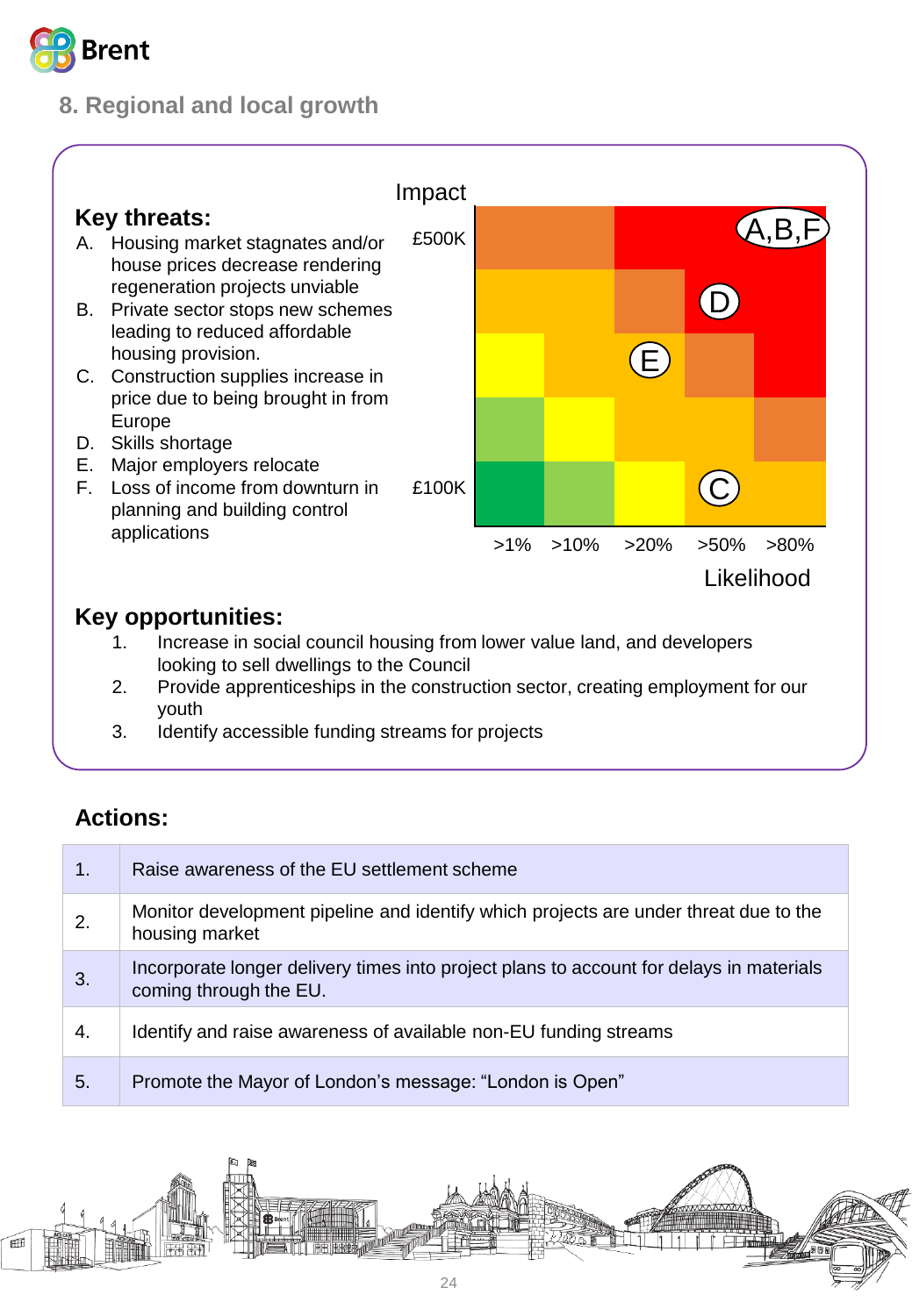

Brent has a number of capital projects whose viability relies on house prices delivering a return which finances the development. Brent is also reliant on the private sector to bring forward schemes which provide private housing for sale, private housing for rent or shared ownership, and affordable housing. Brent has two housing zones and eight growth areas. New development brings in affordable housing, business rates, council tax, new homes bonus and community infrastructure levy contributions for local and strategic infrastructure, which could all be reduced if development reduces.

The Council has a number of strategies to support investors in the Borough to demonstrate that 'Brent is Open for Business' and investment in growth should continue. This reflects the Mayor of London's approach as well. The Council is producing a new Local Plan to give clarity and certainty to developers about development in the Borough, has made some new site allocations and designated two new growth areas, and is doing some masterplanning work, all to identify development opportunities. The Inclusive Growth Strategy is to be launched at November Full Council. The Council is also supporting the proposed West London Orbital which will open up areas for development as well as access to jobs in west London and beyond.

The Council is also exploring opportunities to buy housing developments from private landowners to help meet the housing need, and embarking on a programme of self build for around 1,000 new homes for those on the Council waiting list. These opportunities may be enhanced if land values drop and private owners are looking to off load sites.

The anticipated decrease in EU employees is being mitigated by the Employment and Skills programmes focussed on increasing education and skill levels and employment opportunities, including apprenticeships, for residents of the Borough.

Supplies of construction materials, many of which are sourced from the EU, could also be made more expensive and/or less accessible. The extent of this impact will depend on any deal, or no deal with the EU.

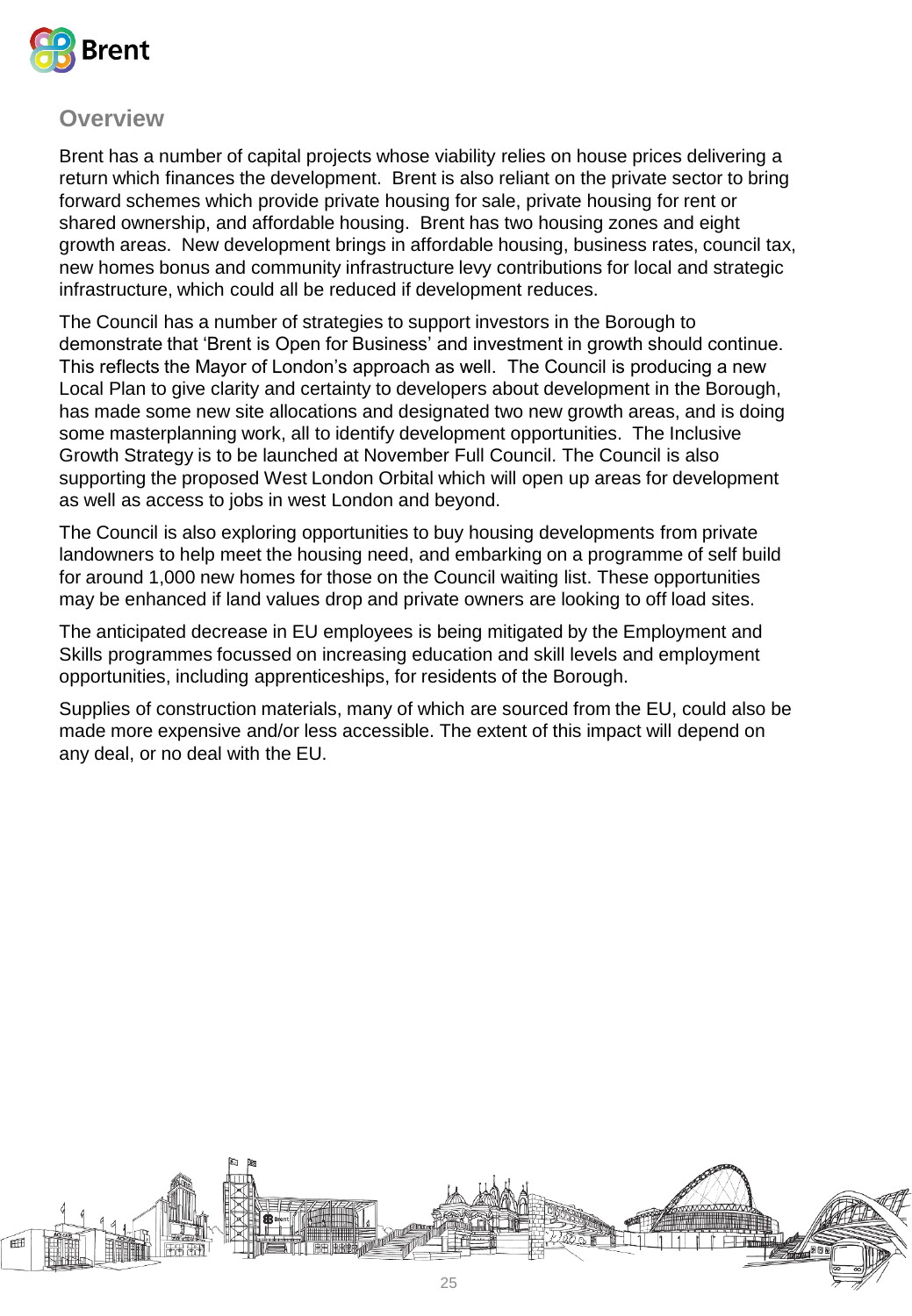

#### **In detail**

Some evidence based work has been as part of the research for the Inclusive Growth Strategy, analysing key areas and how Brexit will affect them. There are two sectors in Brent on which Brexit will have the biggest impact: the construction, and food and drink industries both of which are significant employers in the Borough.

27% of London's construction workforce comes from the EU. A no deal Brexit which restricts free movement of labour could result in a skills shortage in the construction industry as well as pressure on wages, causing construction firms to face higher project costs and reduce current turnovers.

The final deal or no deal scenario will also affect sourcing of construction materials from the EU, which may incur a tariff and take longer to process, delaying the construction process. A report by KPMG predicts that between 10% and 15% of Gross Value Added (GVA) will be affected. Another report, by Cambridge Econometrics on the effect of soft and hard exit on London by 2030, predicts that London employment in the construction sector equates to around 6% decrease in employment in Brent, which is about 10,000 employees.

There are anticipated increases in export and import prices for food and drink manufacturing as the EU is the main commercial partner for the sector. Food and drink manufacturing employs a large share of EU workers, making it exposed to supply-side constraints and employment shortages. Park Royal has a high concentration of food and drink industries.

House prices in London have decreased over the past year, and the market is fairly stagnant with a drop off in transactions. The underlying uncertainty around Brexit is thought to have contributed to this fall. The viability of private schemes and Council led regeneration and capital projects are influenced by house prices. Large decreases in house prices will negatively affect the many regeneration projects currently running and planned in Brent. House transaction stagnation will also make it harder to achieve sales and therefore loss of income.

Planning policy requires private residential developments of over ten units to provide affordable housing, in partnership with a Registered Provider. If house-builders decide to mothball sites or stop buying new ones to develop because of stagnation or uncertainty in the housing market, there will be less affordable housing provided reducing the Council's ability to provide permanent housing for those in housing need.

Large companies may relocate, taking their jobs with them. Some employees may move with them. Others may get new jobs or be unemployed. Depending on the impact on the economy other businesses may fold. If the economic base of the Borough contracts there would be a loss of business rate income to the Council, and an increase in unemployment and call on council services. Although there aren't many large companies in the Borough, there may be impacts on the supply chain to these companies.

There may be new opportunities for the Council to purchase more homes at lower prices to provide Council housing, and become 'Borough Builders' again, although the Council as developer would be hit by any shortages of construction skills and materials like other developers.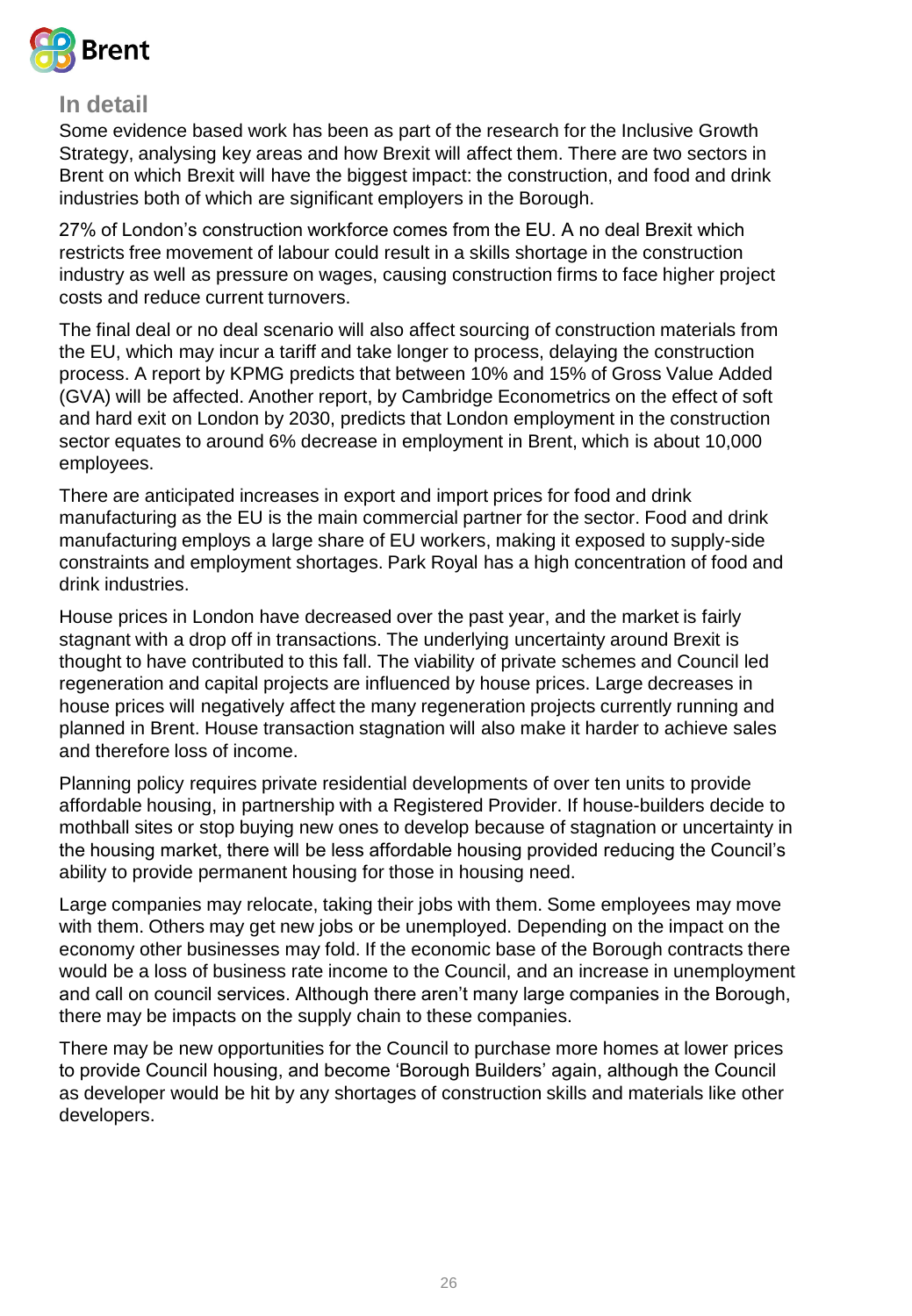

## **9. Data and information handling**



| 1. | Identify if any personal data are stored or processed in the EU either directly by us, or<br>through third party suppliers |
|----|----------------------------------------------------------------------------------------------------------------------------|
| 2. | Work with companies based in the EU to establish a legal basis for sharing the<br>information                              |
| 3. | Continue to follow guidance from the ICO                                                                                   |
| 4. | Monitor the European Commission and their decision regarding adequacy of data<br>protection in the UK.                     |

<span id="page-26-0"></span>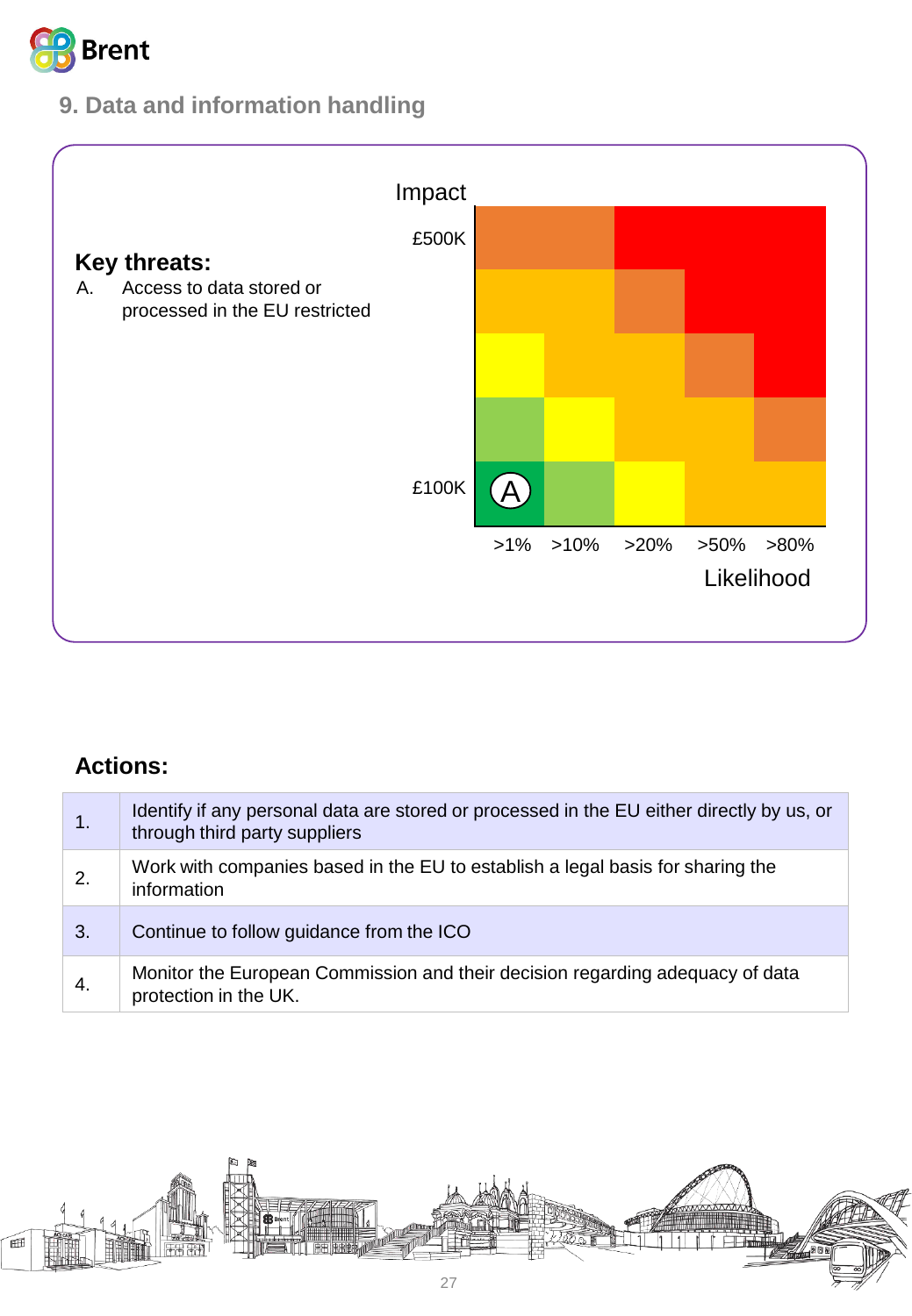

If the UK leaves the EU in 2019 with no agreement in place regarding future arrangements for data protection, there would be no immediate change in the UK's own data protection standards. This is because the Data Protection Act 2018 would remain in place and the EU Withdrawal Act would incorporate the GDPR into UK law to sit alongside it.

However, the legal framework governing transfers of personal data from organisations (or subsidiaries) established in the EU to organisations established in the UK would change on exit.

At the point of exit, the UK would continue to allow the free flow of personal data from the UK to the EU. This is in recognition of the alignment between the UK and EU's data protection regimes. The UK would keep this under review.

**In detail**

The European Commission will not make an adequacy decision regarding the UK at the point of exit. It has stated that the UK needs to become a "third" country before any adequacy decisions can be made. If we have personal data either processed by, or stored with organisations established in the EU (including data centres) then Brent will assist its EU partners in identifying a legal basis for those transfers.

Brent's Information Governance team is currently identifying, through its network of information champions, if there are any personal data processed or stored in the EU including through third party suppliers. It will then take the necessary steps to ensure continuity of business either through identifying a legal basis for transfer or by changing suppliers.